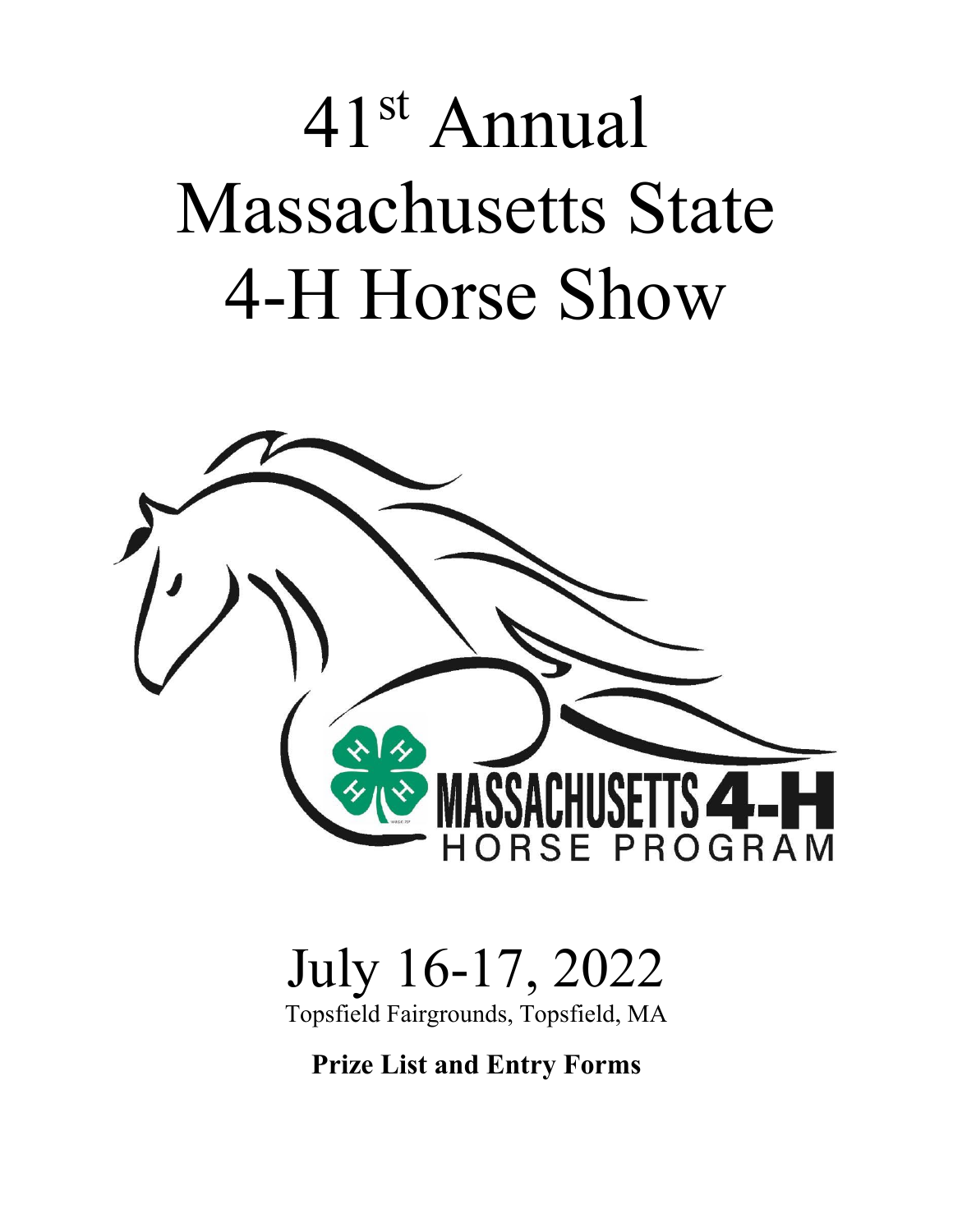### **Table of Contents (Click on the section name to jump to that page)**

| <b>Show Schedule</b>                     | 3  |
|------------------------------------------|----|
| <b>Directions</b>                        | 4  |
| <b>Show Rules</b>                        | 4  |
| <b>Topsfield Fairgrounds Rules</b>       | 6  |
| <b>Dress Code</b>                        | 6  |
| <b>Chaperone Information</b>             | 7  |
| <b>Class and Division Descriptions</b>   | 7  |
| <b>Division Championship Awards</b>      | 11 |
| <b>SATURDAY CLASS LIST</b>               | 12 |
| <b>SUNDAY CLASS LIST</b>                 | 13 |
| <b>Entry Checklist</b>                   | 14 |
| <b>Entry Form</b>                        | 15 |
| <b>Program Liability Release Form</b>    | 16 |
| <b>Jumping Release Form</b>              | 18 |
| 2021-2022 Member Health Information Form | 19 |
| <b>Show Sponsorships</b>                 | 21 |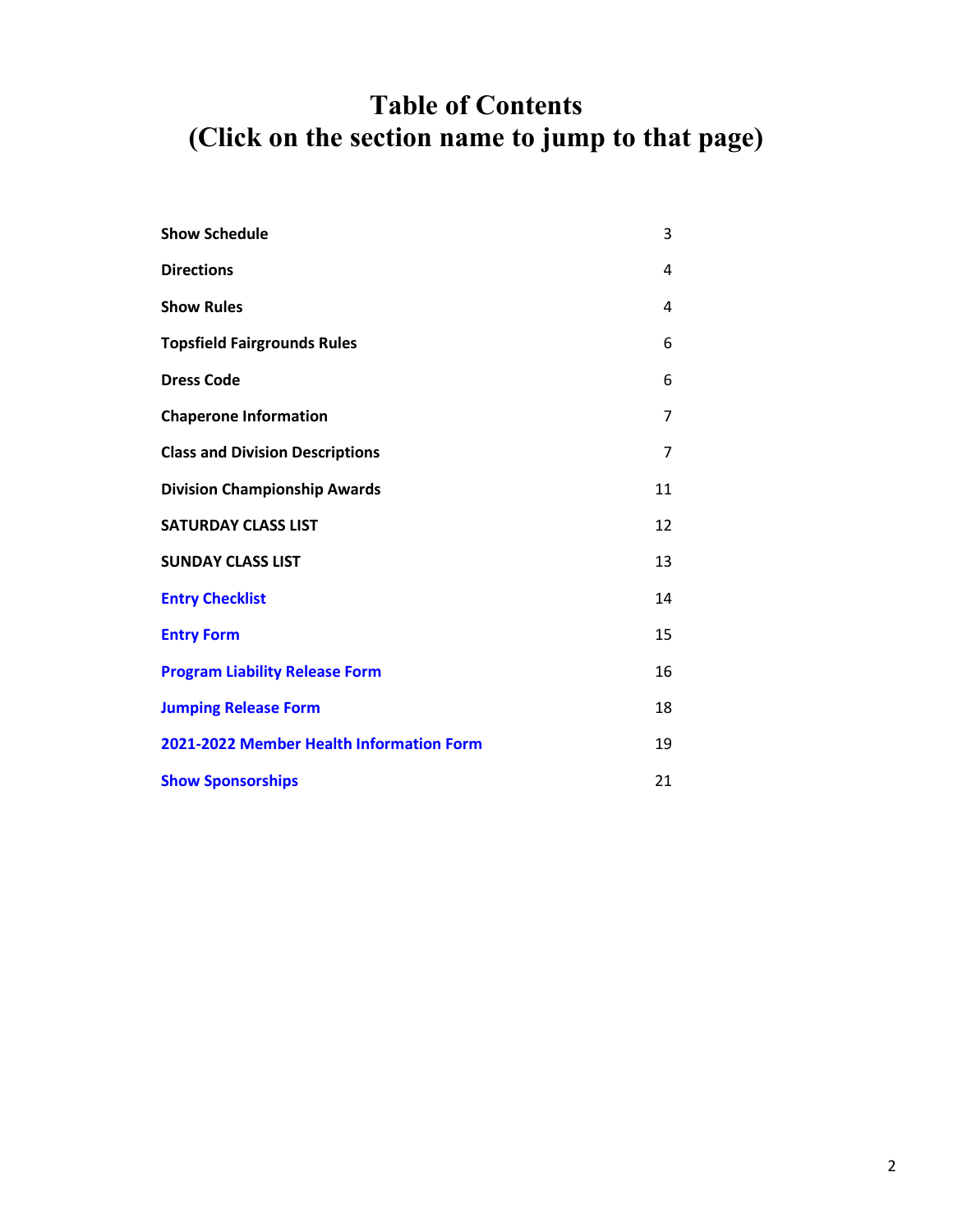### **MASSACHUSETTS STATE 4-H HORSE SHOW July 16-17, 2022 Topsfield Fairgrounds, Topsfield, MA**

### **Show Staff**

Judge: Kelli Wainscott, Williamsburg, MA Fitting & Show Judge: Brie-Anna Massoni Trail Judge: Sarah Ponikvar Show Secretary: Nancy McCarthy Show Committee:

<span id="page-2-0"></span>Lanea Tripp, Anne Blizniak, Brie-Anna Massoni, Carrie Chickering-Sears, Cindy Innes, Priscilla Chandler, Katie Schneeweis, Darlene Welch, Shari Morris, Chesley Chmura, Nora Reardon, Nick Barishian

### **Show Schedule**

### **FRIDAY, JULY 15**

Exhibitors may enter the grounds on Friday between 1:00 pm and 9:00 pm. Any exhibitors staying overnight MUST BE accompanied by a CORI'd chaperone (at least 21 years of age), who is staying overnight as well. The show office will be open from 6:00 pm to 8:00 pm for exhibitors to pick up their packets.

| <b>Welcome Meeting</b>                    | 7:30 <sub>pm</sub> |
|-------------------------------------------|--------------------|
| <b>Ice Cream Social</b>                   | 8:00 <sub>pm</sub> |
| Exhibitors must be in their sleeping area | $10:30$ pm         |
| <b>Lights out</b>                         | $11:00$ pm         |

#### **SATURDAY, JULY 16**

**Exhibitors must arrive on grounds no later than 8:00 am** 

| <b>Fitting &amp; Showmanship</b>                 | 8:30 am                              |
|--------------------------------------------------|--------------------------------------|
| <b>Opening Ceremony</b>                          | After Fitting & Showmanship          |
| <b>Performance Classes</b>                       | <b>After Opening Ceremony</b>        |
| <b>Trail Classes</b>                             | $12:30 \text{ pm} - 3:30 \text{ pm}$ |
| <b>Saturday Division Awards</b>                  | $5:30$ pm                            |
| Pizza Party                                      | $6:00 \text{ pm}$                    |
| <b>Exhibitors must be in their sleeping area</b> | $10:30$ pm                           |
| Lights out                                       | $11:00$ pm                           |
|                                                  |                                      |

#### **SUNDAY, JULY 17**

Fitting & Showmanship 8:30 am **Closing Ceremonies/Awards** 

**Jumper Classes** After **Fitting & Showmanship Gymkhana Classes**<br> **Closing Ceremonies/Awards**<br> **After Gymkhana Classes**<br> **After Gymkhana Classes** 

**All exhibitors must leave the grounds at the end of the show.**  *Any questions, contact Lanea Tripp (978) 846-8400 or [leader@stoneybrook4hsaddleclub.com](mailto:leader@stoneybrook4hsaddleclub.com)*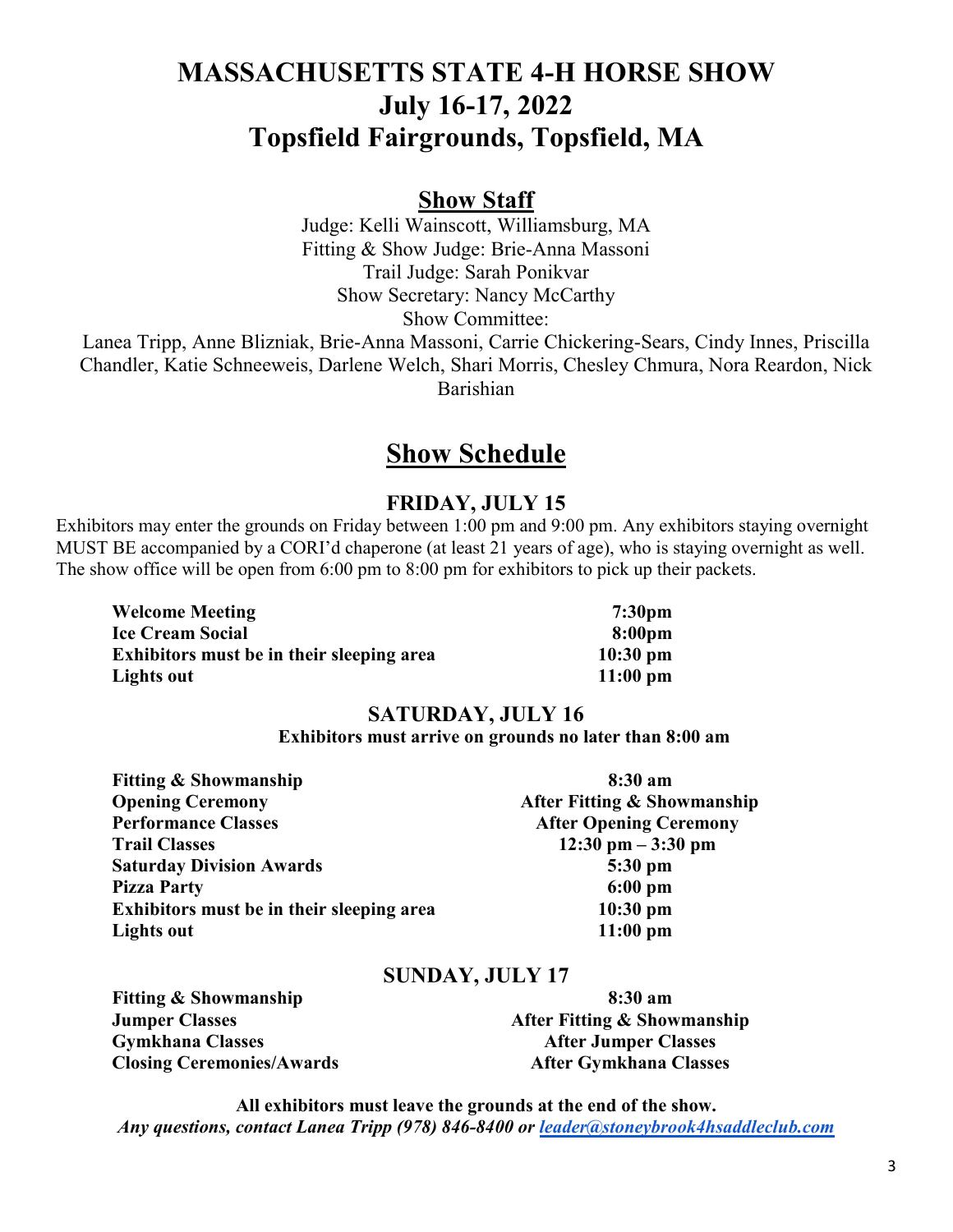### **Directions**

#### <span id="page-3-0"></span>**Directions to the Topsfield Fairgrounds**

207 Boston Street Topsfield, MA 01983

#### **From Points South**

Take Route 95 North to Exit 70 (formerly Exit 50) /Route 1 – Follow Route 1 north to the Fairgrounds on right. **Enter at Gate A.**

#### **From Points North**

Take Route 95 South to Exit 76 (formerly Exit 53) / Route 97 – Follow Route 97 south to Route 1 – Follow Route 1 south to Fairgrounds on left. **Enter at Gate A.**

### **Show Rules**

#### <span id="page-3-1"></span>**Entries**

- 1. The show will follow all 4-H rules as listed in the current [New England 4-H Horse Show Rule Book.](https://ag.umass.edu/sites/ag.umass.edu/files/pdf-doc-ppt/2022_new_england_4h_horse_show_selection_guidelines.pdf)
- 2. All exhibitors must wear an **ASTM/SEI Helmet** with straps properly fitted and fastened when mounted or driving. Helmets must be worn in all divisions, except Small Equine (in which they are only required for driving), **in accordance with the requirements contained in the New England 4-H Horse Show Rulebook's [Massachusetts Addendum](https://ag.umass.edu/sites/ag.umass.edu/files/pdf-doc-ppt/ma_addendum_to_ne_rulebook_2020.pdf)**. Small Equine, English, and Western exhibitors may wear traditional hats and not a helmet in 4-H Fitting and Showmanship ONLY.
- 3. Members needing special accommodations must submit a Certificate with their entry in order to be accommodated. No certificate means no accommodation.
- 4. The Show Committee reserves the right to add, cancel, combine, or divide classes and/or divisions as necessary.
- 5. Divisions with less than three entries may be combined with another division
- 6. Exhibitors may enter up to but no more than 2 divisions per day. One horse cannot be shown in more than 10 performance classes per day.
- 7. Shared projects are welcome as long as the riders are in different divisions. All riders will enter F&S in their age division. Horses cannot exceed 10 performance classes per day. Alumni are permitted to share projects with 4-H'ers, but are asked to refrain from schooling any horse on behalf of a 4-H member.
- 8. Class entry fee is \$12.00 per class (4-H Fitting and Showmanship is free). Entries after July 1, 2022 will include a \$30 post-entry fee. Classes added during the show must be completed at least 5 classes prior to the class being entered.
- 9. Anyone requesting a refund due to injury/illness of horse or rider must do so within 14 days of the horse show. Proper documentation must be provided.
- 10. *There will be an additional \$40 fee for any checks returned by the bank as unpaid.*

#### **Participants**

- 1. **NO stallions** or **wet mares** allowed.
- 2. Only participants are allowed to ride or handle horses entered in the show, on the grounds. *NO trainer, instructor, or parent, except those entered in the alumni division, will be allowed to ride or handle the*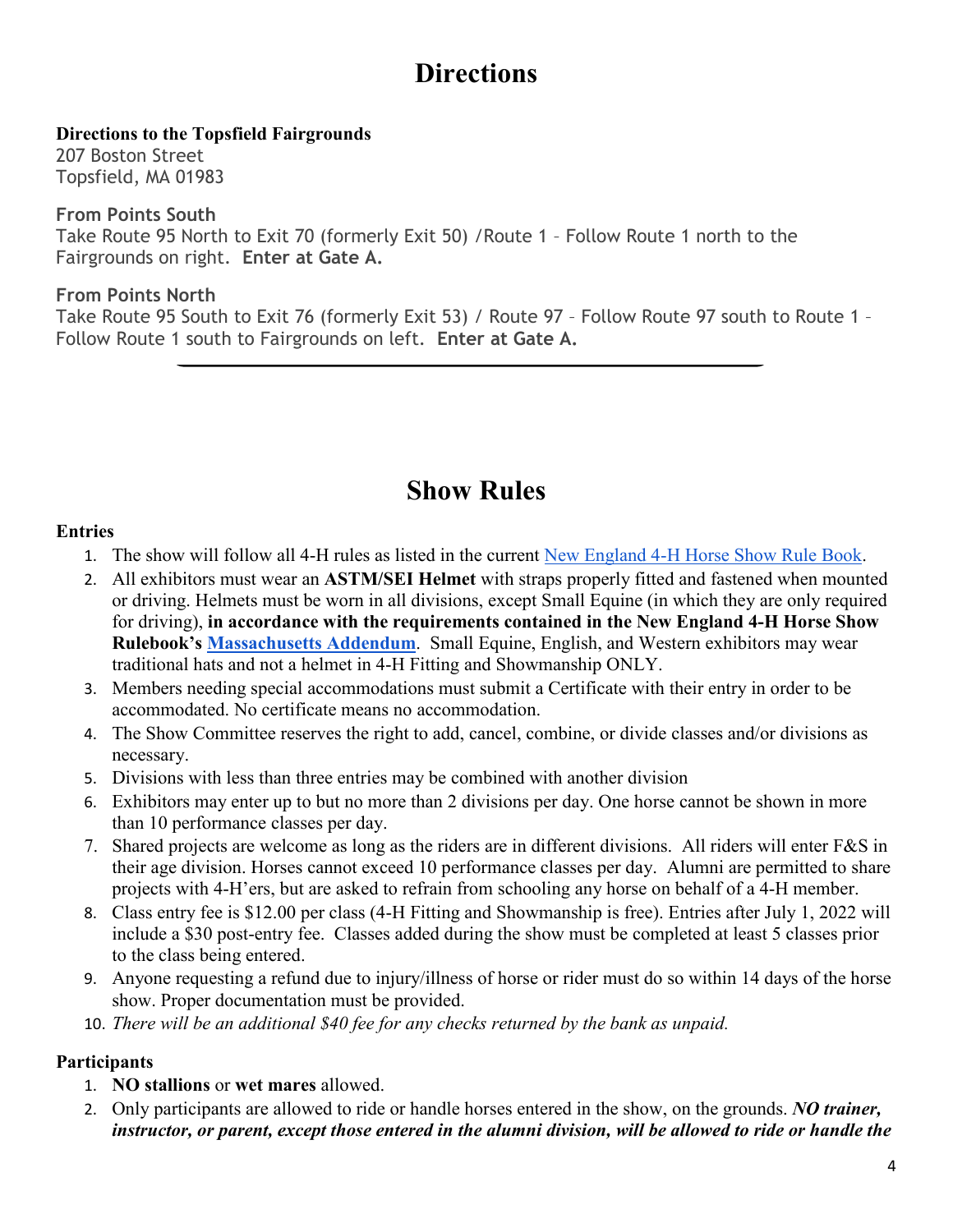*participant's animal at the show except in emergency or safety situations.* No electronic coaching devices are permitted.

- 3. Participants may substitute another animal at this show as long as the new animal has a valid coggins and the change will not affect the rider's division. Please alert the show secretary of the change as soon as possible at [nmccarthy@umext.umass.edu.](mailto:nmccarthy@umext.umass.edu)
- 4. All participants must remain in the areas designated by the show committee. Certain areas will be restricted on the fairgrounds. Failure to comply with these guidelines will result in dismissal from the show.
- 5. All participants must be under the supervision of a chaperone. **Chaperones staying overnight must be 4-H screened, 4-H CORI'd, and at least 21 years old**. The names of all chaperones must be on file with the show office.
- 6. NO person or animal may stay overnight on the fairgrounds before Friday night.

### **Fitting & Showmanship**

- 1. Fitting & Showmanship is mandatory for each horse entered. All other classes are optional. All participants should review station judging before the show. Fitting and Showmanship will be offered on Sunday for those horses that are only showing on Sunday. All others will complete F&S on Saturday.
- 2. In Fitting & Showmanship, western horses are shown in a well-fitted halter with a lead of proper length for safe handling. Chain shanks may be used in a humane manner, but never through the mouth. Miniature Horses are shown in a halter. All other equines are to be shown in a properly fitted bridle.

### **General Rules**

- 1. No alcoholic beverages or illegal drugs are allowed on the grounds. There is no smoking in the barn area. Anyone that is intoxicated on the grounds will be asked to leave. Any individual not acting in accordance with the 4-H code of conduct will be asked to leave.
- 2. All dogs must be leashed (with a handler at the other end). Dogs brought into the arena MUST be quiet at all times or they will have to leave. Dogs are subject to Massachusetts Animal Health Regulations and should have proof of rabies vaccination on site.
- 3. In the case of dispute, the steward's and judge's decisions are final. Under no circumstances should you approach the judge without the steward's consent. Protest forms will be available at the show office.
- 4. Racing, riding double, and bareback riding are not allowed. A bridle MUST be used whenever riding.
- 5. NO sneakers while riding.
- 6. Walk/Trot riders cannot have been judged at the canter or lope at any previous show and cannot canter or lope anywhere on the show grounds.
- 7. Small Equine is defined as under 48" measured at the last hair of the mane. Small equines will only be measured upon protest.

### **Animal Health**

- 1. All equines must have a negative Coggins test dated within the last 12 months before the show. A photocopy of the current Coggins must accompany all entries. We recommend that all animals be vaccinated for rabies, tetanus, flu/rhino, and EEE within 12 months of the show.
- 2. Horses stabled across state lines from MA must have a health certificate dated within 30 days.

### **Stabling**

- 1. There is a \$35.00 stabling fee per horse. Participants may use tack and sleeping stalls near their horse stalls as space permits for no additional fee.
- 2. For safety reasons, exhibitors must stay on the grounds with their horse(s). Exhibitors must supply their own sleeping equipment (sleeping bag, etc.). Exhibitors may sleep in stalls or in the camper area, and must be chaperoned overnight.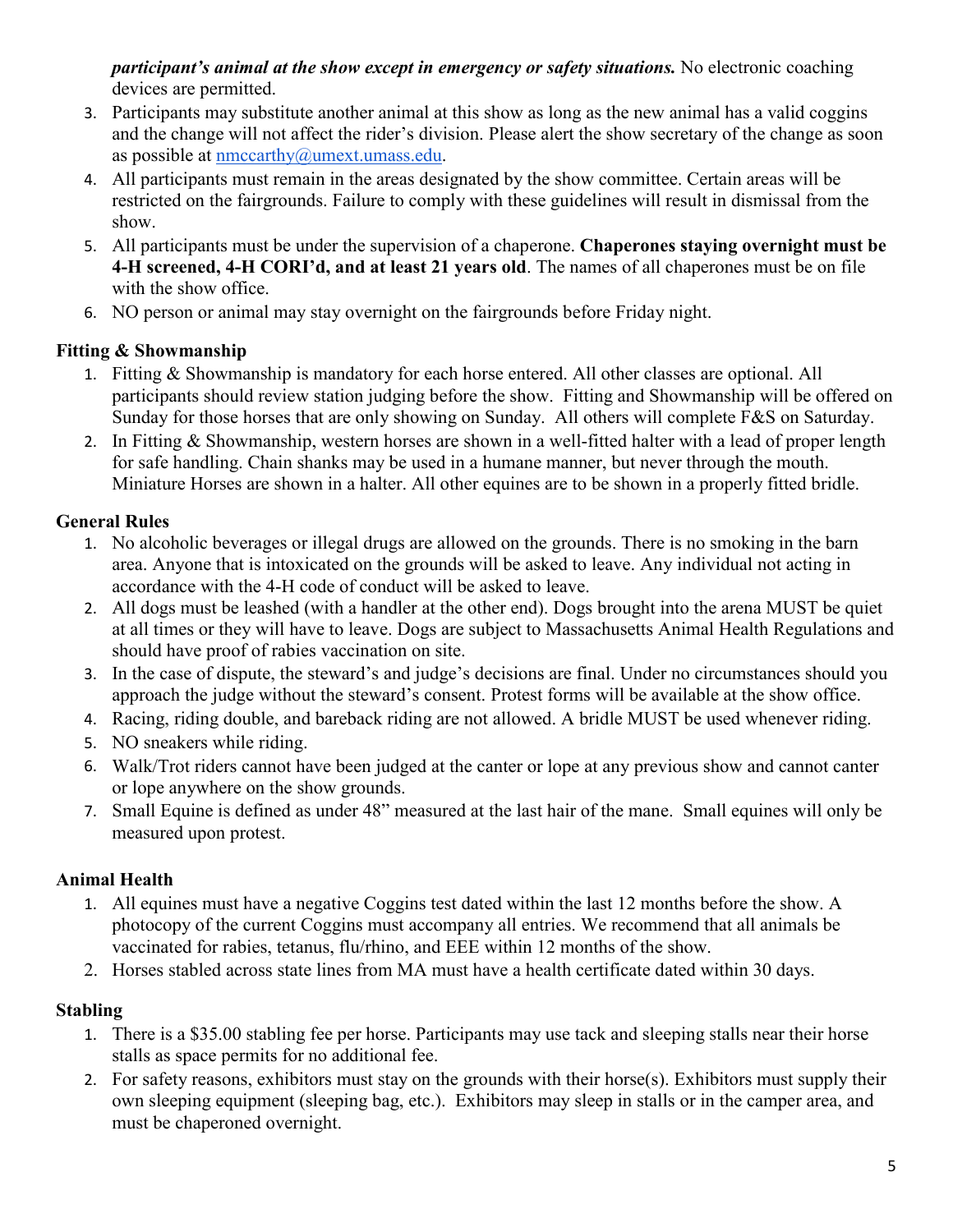- 3. All stalls must be kept clean. Bedding & feed are not provided. *Stalls and aisles must be cleaned of all bedding before the exhibitor leaves the show grounds.* A \$50.00 fee will be assessed for stalls that are not cleaned.
- 4. The [Essex County Co-op](https://essexcountycoop.com/) is located directly across the street from the fairgrounds and sells hay, bedding, and other equine essentials.
- 5. **Exhibitors that are not showing on Sunday may leave on Saturday at the conclusion of the show but must notify the show office and your chaperone**.
- 6. Exhibitors are required to fill out a stall information card upon arrival and must post the card on their horse's stall. All stalls are wooden box stalls with a door and latch and a matted floor.
- 7. Stalls will be assigned by county and stall assignments cannot be changed without the permission of the show/barn manager.
- 8. Those coming for just one day will be allowed to work out of their trailer if they prefer. The stabling fee will not apply if they arrive and leave on the same day unless they choose to use a stall for the day.

#### **Campers**

1. Any parent or volunteer who utilizes a camper site will be charged a \$35.00 fee, payable upon arrival. Campers and trailers must park in the designated area. Tents cannot block the camper utility hook-ups. Rest rooms are available. No parking in the barn or arena areas. Violators will be towed at their own expense. \*Greywater and septic disposal will only be available on Sunday in a designated area at no charge.

### **Topsfield Fairgrounds Rules**

- <span id="page-5-0"></span>1. No smoking in the barns.
- 2. No altering of stalls unless authorized by the barn manager.
- 3. **The "buddy system" must be used at all times on the property, including when using the bathroom and shower facilities.**
- 4. All manure goes in specified dumping area.
- 5. **ALL** trash must be put in dumpsters.
- 6. **NO** stapling, nailing, or screws put into the stalls. Use rope or hooks to hang water buckets and tack items. Use tape to put pictures on the stall fronts.
- 7. Parking rules will be enforced. Keep fire lanes open, violators will be towed.
- 8. No watering the stalls.
- 9. Dogs must be leashed and kept close at all times.
- 10. No horses in roped off or posted areas.
- 11. Keep aisles open in barns.
- 12. All extension cords must be GROUNDED (three wire/prong) cords. All appliances, i.e. fans, clippers, ect, must have a UL approval label attached. It is recommended that if you have old fans with ungrounded cords, they be replaced with fans that have 3 wire grounded cords.

### **Dress Code**

<span id="page-5-1"></span>In accordance with the current Massachusetts 4-H Member Code of Conduct & the New England 4-H Horse Show Rule Book: In 4-H, and in everything we do, we are role models for youth of all ages. Therefore, we have high expectations that 4-H members, leaders, and volunteers will abide by certain dress codes and program content expectations. All clothing should be appropriate for the activity, with no offensive graphics or printing on any clothing.

Gymkhana division: appropriate attire must be neat, clean, safe, and need not conform to any particular seat. Minimum Requirements include an ASTM/SEI helmet, shirt with long or short sleeves and riding boots. Shirt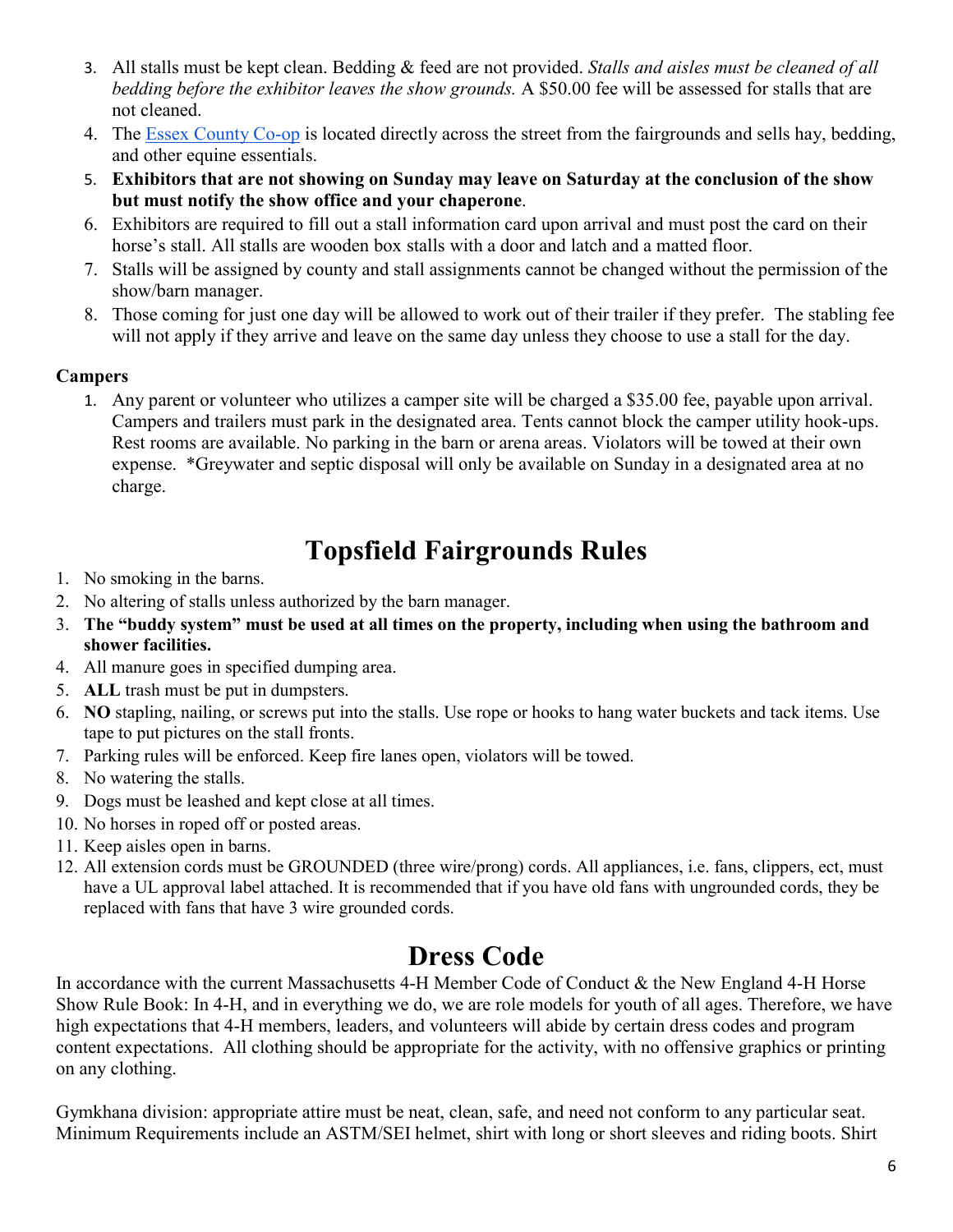must be tucked into the waistband of full length pants. Minimum requirements for the Small Equine Division include ASTM/SEI helmet, shirt with long or short sleeves, and riding boots or sneakers, properly secured, in gymkhana classes.

Performance divisions: All exhibitors must wear an ASTM/SEI Helmet with straps properly fitted and fastened when mounted or driving. Helmets must be worn in all divisions, except Small Equine (in which they are only required for driving). Small Equine, English, and Western exhibitors may wear traditional hats and not a helmet in 4-H Fitting and Showmanship ONLY. Please refer to the [New England Horse Show Rule Book](https://ag.umass.edu/sites/ag.umass.edu/files/pdf-doc-ppt/2022_new_england_4h_horse_show_selection_guidelines.pdf) for clothing and tack rules for each division.

### **Chaperone Information**

<span id="page-6-0"></span>All exhibitors must have a chaperone listed on their entry form, and this chaperone must stay overnight with the youth. Please be aware that in order to be a chaperone, you must be 4-H screened and 4-H CORI'd. Contact your local 4-H office for CORI information. The show committee suggests that chaperones should be familiar with the exhibitors under their supervision and be aware of any special situations that may affect an exhibitor or his/her horse(s).

#### **Chaperones should**:

- Be a positive role model and lead by example.
- Review the show rules, and ensure all rules are being followed.
- Ensure that all youth understand the 4-H Code of Conduct.
- Make sure stall information cards are filled out and attached to stall doors.
- Be aware that exhibitors and their horses are stabled by county and review stabling procedures.
- Arrive at the same time as the exhibitor(s) you are responsible for and remain on the show grounds for the length of time you are responsible for said exhibitor(s).
- Since all horse exhibitors must sleep on the grounds with their animals; a chaperone, 4-H screened, 4-H CORI'd, and at least 21 years of age, must sleep in the same area as the exhibitors, i.e. barn area for those sleeping in stalls, camper area for those sleeping in tents and trailers/campers.
- Chaperones, volunteers, and parents using a camper space will be charged \$35.00 for electric hookup.
- Be prepared to bring the following supplies: flashlight, extra batteries, first aid kit, duct tape, ect.
- If a medical issue arises with an exhibitor, and medical information is needed, please be aware that every exhibitor has a health form on file in the show office.
- Encourage and support the full involvement of all participants in all activities.
- Assist in developing a positive community spirit among all participants.

### **Class and Division Descriptions**

<span id="page-6-1"></span>**(Please refer to the [New England 4-H Rule Book](https://ag.umass.edu/sites/ag.umass.edu/files/pdf-doc-ppt/2022_new_england_4h_horse_show_selection_guidelines.pdf) for complete class descriptions and rules)** 

### **Class Patterns**

New England 4-H Horse Show rules state that patterns must be posted at least one hour before the event. If special accommodations are needed, **please contact show management** by July 1st. Gymkhana patterns and sample patterns for performance pattern classes can be found in the [New England 4-H Rule](https://ag.umass.edu/sites/ag.umass.edu/files/pdf-doc-ppt/2022_new_england_4h_horse_show_selection_guidelines.pdf)  [Book.](https://ag.umass.edu/sites/ag.umass.edu/files/pdf-doc-ppt/2022_new_england_4h_horse_show_selection_guidelines.pdf)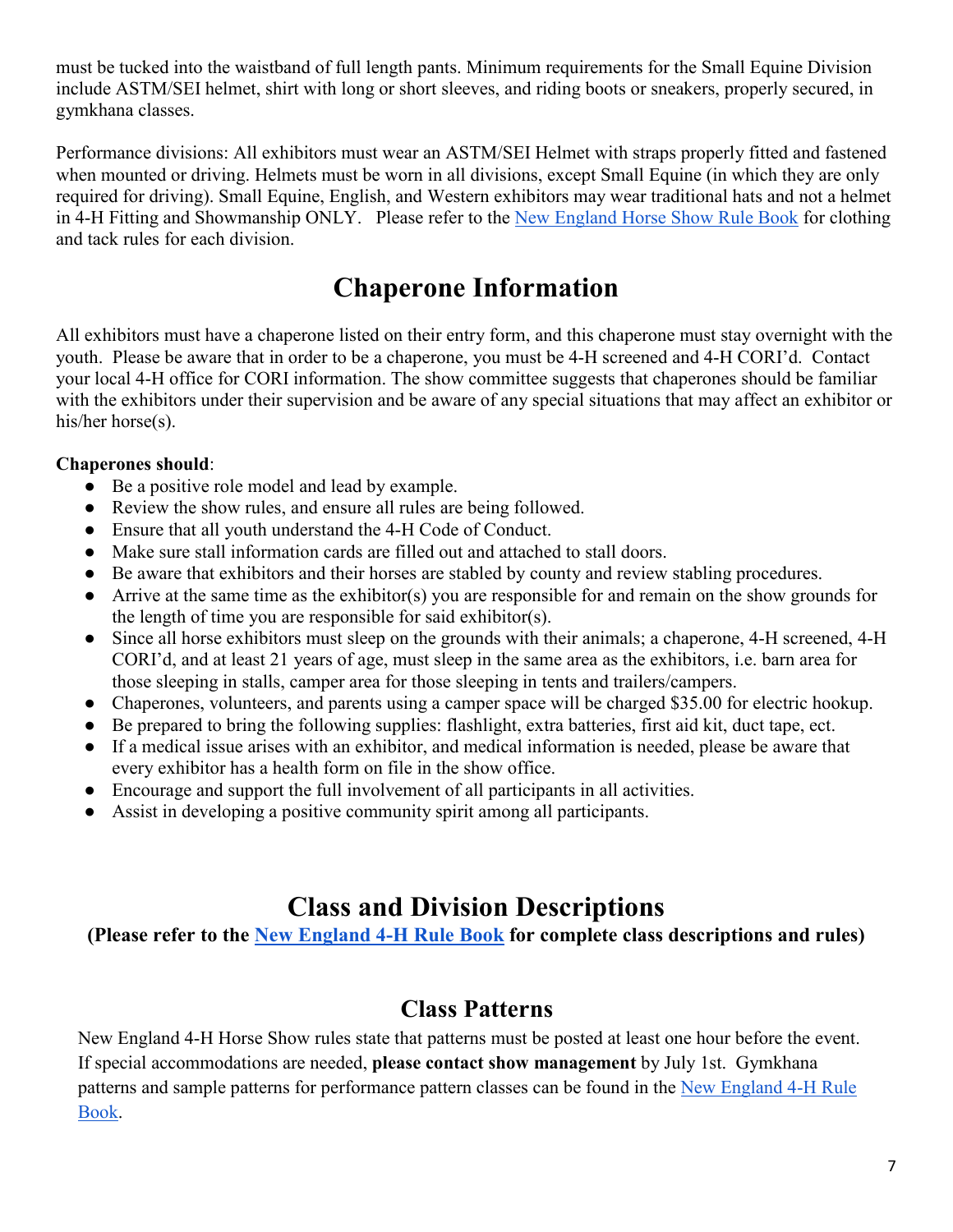### **Alumni Division**

This division is open to adult alumni 4-H members. This means that the exhibitor is 19 years of age or older as of January 1<sup>st</sup> and is NOT a current 4-H member, but has been a 4-H Member in the past. Sharing horses with 4-H exhibitors is allowed for this show, but alumni are asked not to school horses for 4–H members. All show rules apply including but not limited to appropriate show attire, ASTM/SEI approved helmet, etc.

### **Walk Trot Division**

Youth aged 8 to 18 in the walk trot division have never cantered/loped in any competition or on the grounds thereof. In Walk Trot when the animal performs more than 3 continuous strides of canter, the rider will be penalized. Alumni walk trot is open to any alumni who prefer to not to ride at the canter or lope. In gymkhana classes, alumni walk trotters will participate in the alumni division, but must complete the class at the walk and trot only, and will be penalized for more than three continuous strides of canter.

### **Small Equine Division**

The Small Equine Division is open to all entries 48" and under. They can compete in performance and in gymkhana. Attire for SE Performance classes includes a long-sleeved shirt with a collar or a jacket, pants (nonfaded, solid color jeans or dress pants without holes) and hard sole boots with a heel. In Fitting & Showmanship, a hat must be worn and may be seat specific (western hat, derby or hunt helmet). Attire for gymkhana classes may be the same as for performance or short sleeves, pants and sneakers may be worn.

**SE Hunters** - To be judged on a style, manners, and way of going with preference given to those horses that cover the course at an even pace, with free flowing strides, as in a brisk trot or canter, but must maintain the same gait throughout the course. Circling once upon entering the ring and once upon leaving the ring is permissible. Hunters must demonstrate at least one, but no more than four (4) changes of direction. Charging fences or not maintaining the same gait throughout the entire course shall be penalized. Jumps must be a minimum height of eighteen (18) inches and maximum of twenty-four (24) inches. Ground poles are required. Exhibitors can NOT jump the obstacles or carry a whip.

**Driving** - Small equine driving is open to the Small Equine Division only. Drivers may be accompanied by a passenger 18 years of age or older. Drivers and passengers must wear a properly fastened ASTM/SEI helmet. Driving classes are judged on manners and way of going. Driving points do NOT count toward the end of day performance championship.

Liberty - Liberty is demonstrating the natural beauty of the small equine. Horses are to be judged on style, grace, animation, gaits, presence, and ease of catching. The liberty animal is expected to perform at a walk, trot, and canter. Use of the entire ring is expected. Ponies/Horses will be judged beginning when the halter is removed by the exhibitor (the individual wearing the number) and until caught and haltered by the exhibitor. Time of liberty shall be 1½ minutes; time to catch shall be 1 ½ minutes.

### **Hunter Classes**

#### **IN ORDER TO COMPETE IN THESE CLASSES YOU MUST COMPLETE THE HORSE JUMPING RELEASE FORM**

**18" Hunter over fences** - To be shown over a course of 6 to 8 fences at a height of 18".The fences shall be cross rails or verticals with no combination. Riders can't compete in any other class that requires jumping fences any higher than 18". Fences are to be taken at a trot or canter. If trotting, the whole course is to be at a trot. Judged on performance and soundness.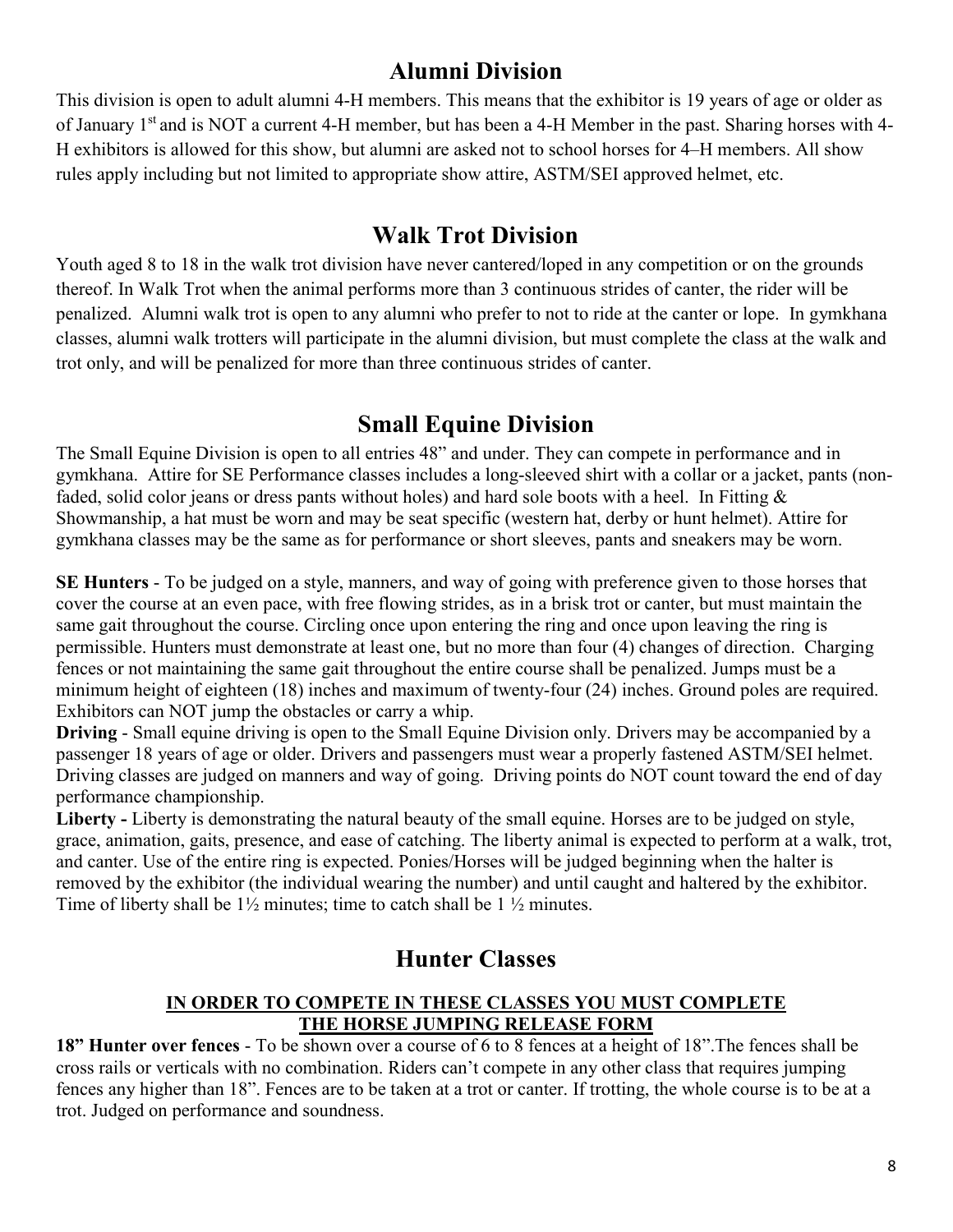**18" Equitation over fences** - To be shown over a course of 6 to 8 fences at a height of 18".The fences shall be cross rails or verticals with no combination. Rider is not to compete in any other class that requires jumping fences any higher than 18". Fences are to be taken at a trot or canter. If trotting the whole course is to be at a trot. Judged on equitation.

**Open Hunter over fences**- Horses to jump 2'6" & ponies to jump 2'3". Judged on performance and soundness. \*Fence height may be adjusted lower by consensus of registered riders.

**Open Equitation over fences** - Horses to jump 2'6" and ponies to jump 2'3". To be judged on equitation. \*Fence height may be adjusted lower by consensus of registered riders.

### **Jumper Classes**

#### **IN ORDER TO COMPETE IN THESE CLASSES YOU MUST COMPLETE THE HORSE JUMPING RELEASE FORM**

Jumps will be set at 2'6". Exhibitors signing up for these classes must be consistently jumping 2'6" for horses or 2'3" for ponies. These classes are not open to Walk/Trot riders. Hunt Seat show attire and tack are required for the jumper classes. Dropped and flash nosebands are allowed in Jumper classes only. \**Fence height may be adjusted lower by consensus of registered riders*. Jumper classes will include:

**Timed First Round** - Riders to jump a course of at least 8 fences. Penalties occur from knock down and refusals. A penalty of 4 faults will be assessed for each knock down or refusal; 3 refusals will result in disqualification. Touches are not penalized. Time starts when the horse crosses the start line and ends when they cross the finish line. The winner of the class is the rider with the least number of penalties and fastest time.

**Timed First Jump Off** - Riders to jump a course of at least 8 fences. Penalties occur from knock down and refusals. A penalty of 4 faults will be assessed for each knock down or refusal; 3 refusals will result in disqualification. Touches are not penalized. If the rider jumps clean without any penalties they stay in the arena and jump a jump off round. This round is posted with the course prior to the class. Rider must wait to start the jump off until the judge acknowledges them to start (usually acknowledged by a whistle). The jump off is timed; time starts when the horse crosses the start line and ends when they cross the finish line. The winner of the class is the rider who has the least number of penalties and fastest time in the jump off round.

**Power and Speed** - Riders to jump a course of at least 8 fences. The first 4 fences are not timed and the remainder of the jumps are timed. Time starts as they pass the marker of the start line and ends when they pass the marker for the finish line. IF A RIDER DOESN'T GO CLEAR OVER THE 1ST FOUR FENCES THEY DO NOT JUMP THE REST OF THE COURSE. The winner of the class is the person with the least number of penalties in the course and the fastest time in the timed section of the course. Riders DO NOT stop after the 4th fence; this course is jumped as one course.

**Gambler's Choice** - Riders will be given 2 minutes to get over as many jumps as possible. Jumps must be jumped in the correct direction according to the type of fence, jumping the fence incorrectly will result in disqualification. Riders may choose to jump whichever jumps they prefer. Riders may not jump the same jump twice in a row or jump in the same pattern over and over. Rider's breaking this rule will not earn points of those duplicated jumps. Rider's time will start at the sound of a whistle and end at sound of whistle. The winner of the class is the rider accumulating the most number of points in the time allotted. NOTE: In the event of ties, riders will be given a jump off course of 4 fences and come back individually. The rider with the fastest time of this jump off will be the winner of the class.

### **Western All Around**

Western All-Around Performance Horses should be easy to handle, quiet, usually easy gaited, and should not show undesirable mannerisms. The overall performance should be smooth, consistent, and obedient. All horses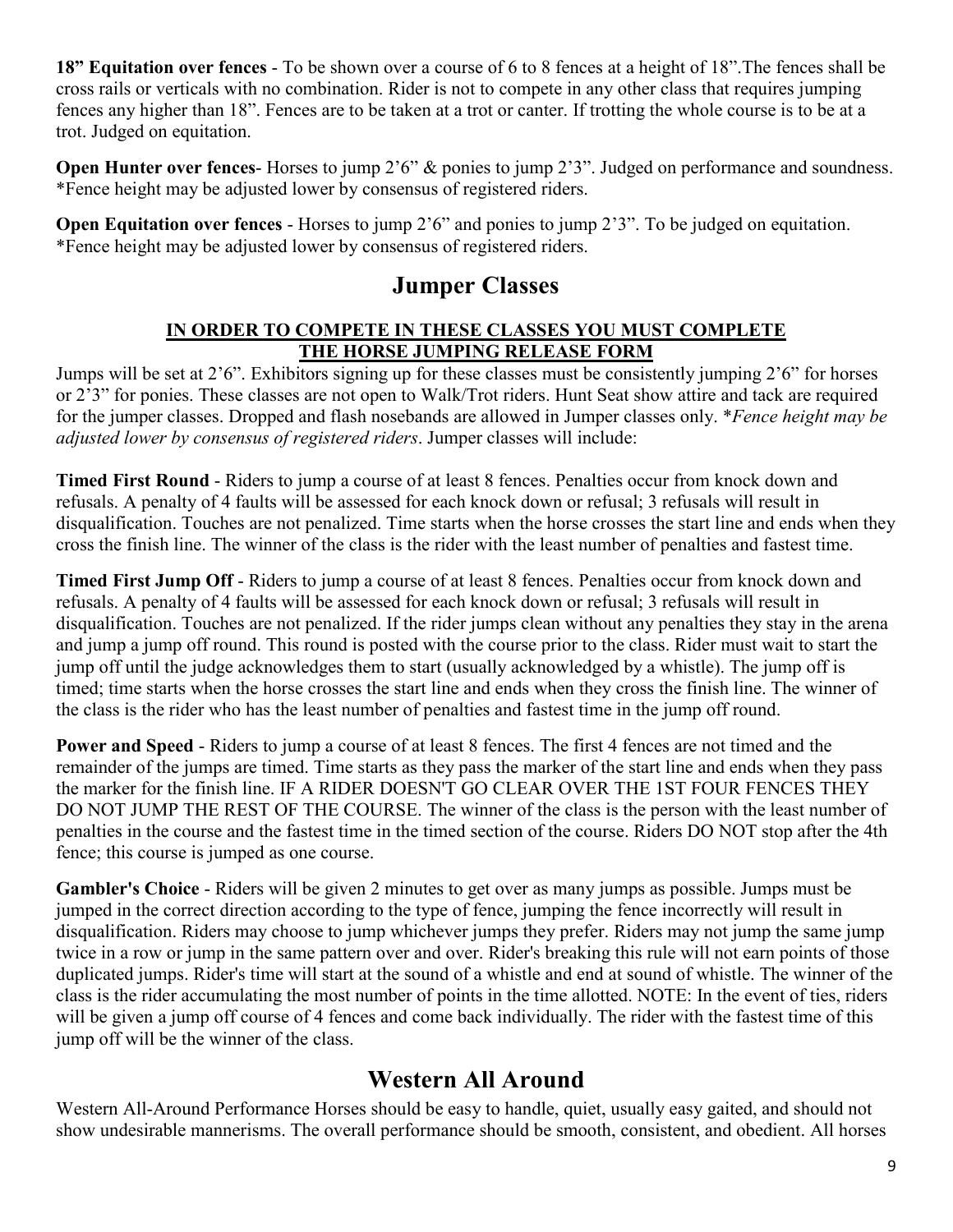will be asked to walk, jog, and lope both ways of the ring and will be asked to back. Excessive speed or excessive slowness may be penalized. The first way of the ring will be judged on equitation, which will be 40% of the class. The second way of the ring will be judged on pleasure, which will be 40% of the class. Once rail work has been completed, exhibitors will be called into the line-up. When announced, one handler (who must be 14 years of age or older) may enter the ring to help strip tack and place a halter on the horse. The exhibitor will then line up head to tail to be judged on conformation, which will be 20 % of the class.

### **Bridle Path Hack**

All horses will upon entering the ring trot in a counterclockwise (if it is a safe area to do so) direction until otherwise directed by the judge. Horses to be shown both directions of the ring at the walk, trot, canter and hand gallop, collected, extended and normal gaits to be called for. To stand quietly and back readily. At the direction of the judge, horses while on the rail may be asked to halt and rein back. Class may be split to hand gallop. Splitting the class for hand galloping will be at the discretion of the event manager and/or judge. Judged on 1) manners and 2) performance, in that order.

### **4-H Project Class**

To be judged 60% on riding ability, suitability of mount to rider and control of mount; and 40% on general knowledge, to be determined by questions from the judge or appointed person. To be shown at a walk, trot/jog, canter/lope (depending on division) both ways of the ring and back. Horses may be asked to extend the trot/jog. Each exhibitor will be asked the same questions by the judge.

### **Classic Classes**

In order to offset the ever increasing costs of sending the Massachusetts state knowledge teams to compete in Kentucky at the Eastern National 4-H Horse Roundup, the MA State 4-H Horse Show is offering two Classic classes to aid in the fundraising. The entry fees for these two classes will be donated to the state knowledge teams to help defray their expenses. These two Classic classes are open to all horse exhibitors entered in any division

**Showmanship Challenge Classic** - A challenging showmanship pattern to be performed individually and to be judged on showmanship only. A 1<sup>st</sup> place prize and 1<sup>st</sup> through  $10<sup>th</sup>$  place ribbons will be awarded. **Arena Race Classic** - Open to all riders, walk-trot through alumni. A contestant shall cross the starting line, proceed towards the marker at the opposite end of the arena, turn right or left around the marker, and return back towards the in-gate and cross the finish line. To be completed at **a walk and/or trot only**. A five second time penalty will be assessed for 3 or less strides of canter and/or knocking over the maker. Competitors will be disqualified for more than 3 strides of canter.

### **Costume Class**

The costume class is open to any exhibitor in any division. Exhibitors may be mounted or unmounted. Shared project exhibitors may enter together, but only one exhibitor may be mounted. All costumes must be 4-H appropriate and culturally respectful.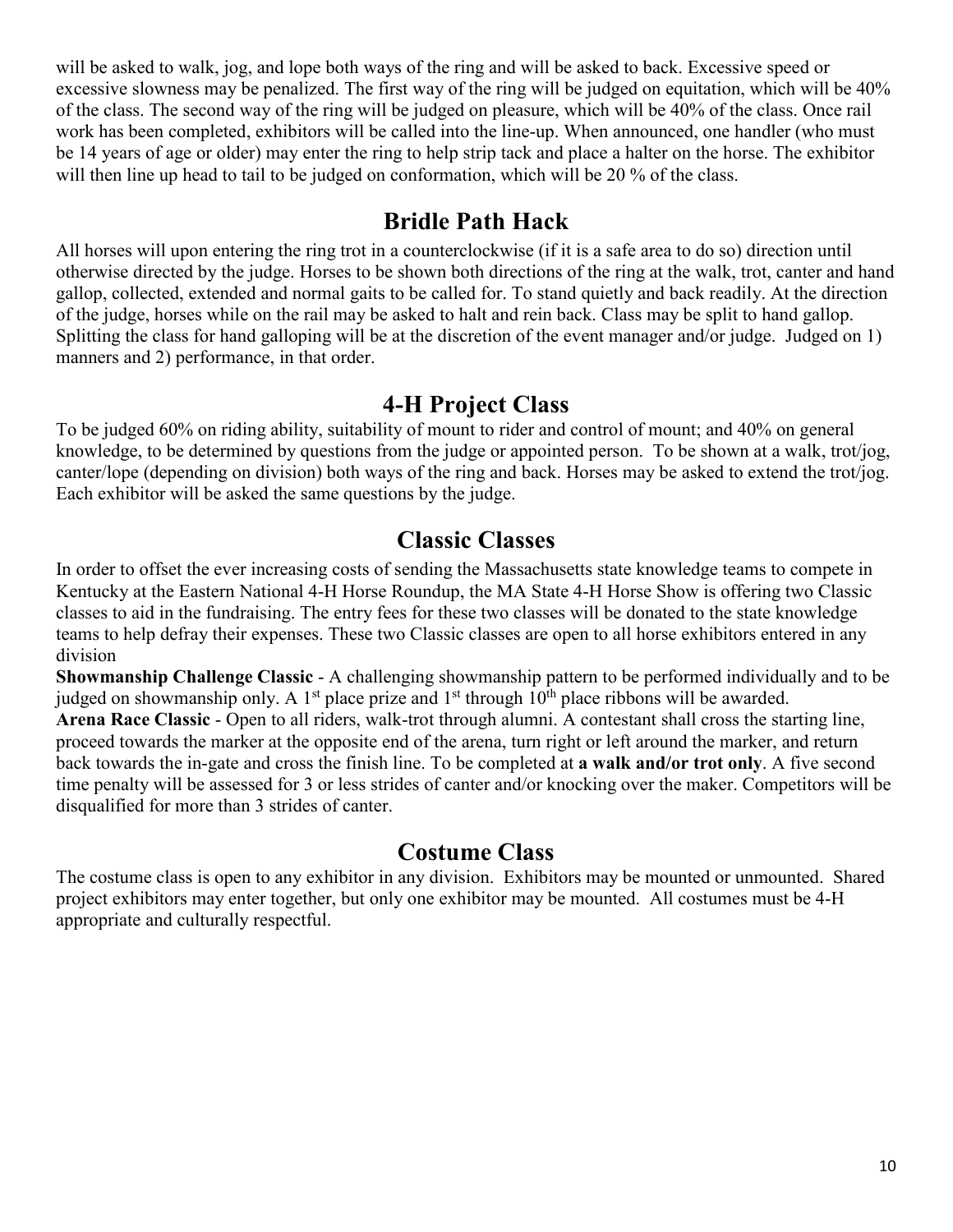### **Division Championship Awards**

<span id="page-10-0"></span>**The Fitting and Showmanship score will not count in Championships, but will be used to break ties**. *Small Equine Driving, Hunter over fences, Classics classes, 4-H Project class, and Costume class do not count toward any high point awards. Class points, used to determine championships, will be awarded on following scale:*

|                       | 1 <sup>st</sup> | 2 <sup>nd</sup> | 3 <sup>rd</sup> | 4 <sup>th</sup> | 5 <sup>th</sup> | 6 <sup>th</sup> | 7 <sup>th</sup> | 8 <sup>th</sup> | 9 <sup>th</sup> | 10th         |
|-----------------------|-----------------|-----------------|-----------------|-----------------|-----------------|-----------------|-----------------|-----------------|-----------------|--------------|
| 10 or more<br>entries | 11              | 9               | 8               | 7               | 6               | 5               | 4               | 3               | 2               | $\mathbf{1}$ |
| 9 entries             | 10              | 8               | 7               | 6               | 5               | 4               | 3               | $\overline{2}$  | $\mathbf{1}$    |              |
| 8 entries             | 9               | 7               | 6               | 5               | 4               | 3               | 2               | $\mathbf{1}$    |                 |              |
| 7 entries             | 8               | 6               | 5               | 4               | 3               | 2               | $\mathbf{1}$    |                 |                 |              |
| 6 entries             | 7               | 5               | 4               | 3               | $\overline{2}$  | 1               |                 |                 |                 |              |
| 5 entries             | 6               | $\overline{4}$  | 3               | $\overline{2}$  | $\mathbf{1}$    |                 |                 |                 |                 |              |
| 4 entries             | 5               | 3               | 2               | $\mathbf{1}$    |                 |                 |                 |                 |                 |              |
| 3 entries             | 4               | 2               | $\mathbf{1}$    |                 |                 |                 |                 |                 |                 |              |
| 2 entries             | 3               | $\mathbf{1}$    |                 |                 |                 |                 |                 |                 |                 |              |
| 1 entry               | 2               |                 |                 |                 |                 |                 |                 |                 |                 |              |

- The classes included in each division are indicated on the entry form. The Jumpers division includes 4 classes, and all performance and gymkhana divisions are made up of 5 classes each.
- Ties will be broken by referring to each exhibitor's Fitting & Showmanship score, the highest score being the determining factor. If there is still a tie, the showmanship portion of your score will be used, and then your equitation points.
- The Massachusetts 4-H Horse Show will honor all award recipients and division champions during the awards ceremony. Saturday divisions will be awarded on Saturday evening, and Sunday divisions will be announced at the conclusion of the show on Sunday.
- Classes may be divided or combined as entries warrant. We will make every effort to notify exhibitors in advance if a division and/or class is to be combined or divided.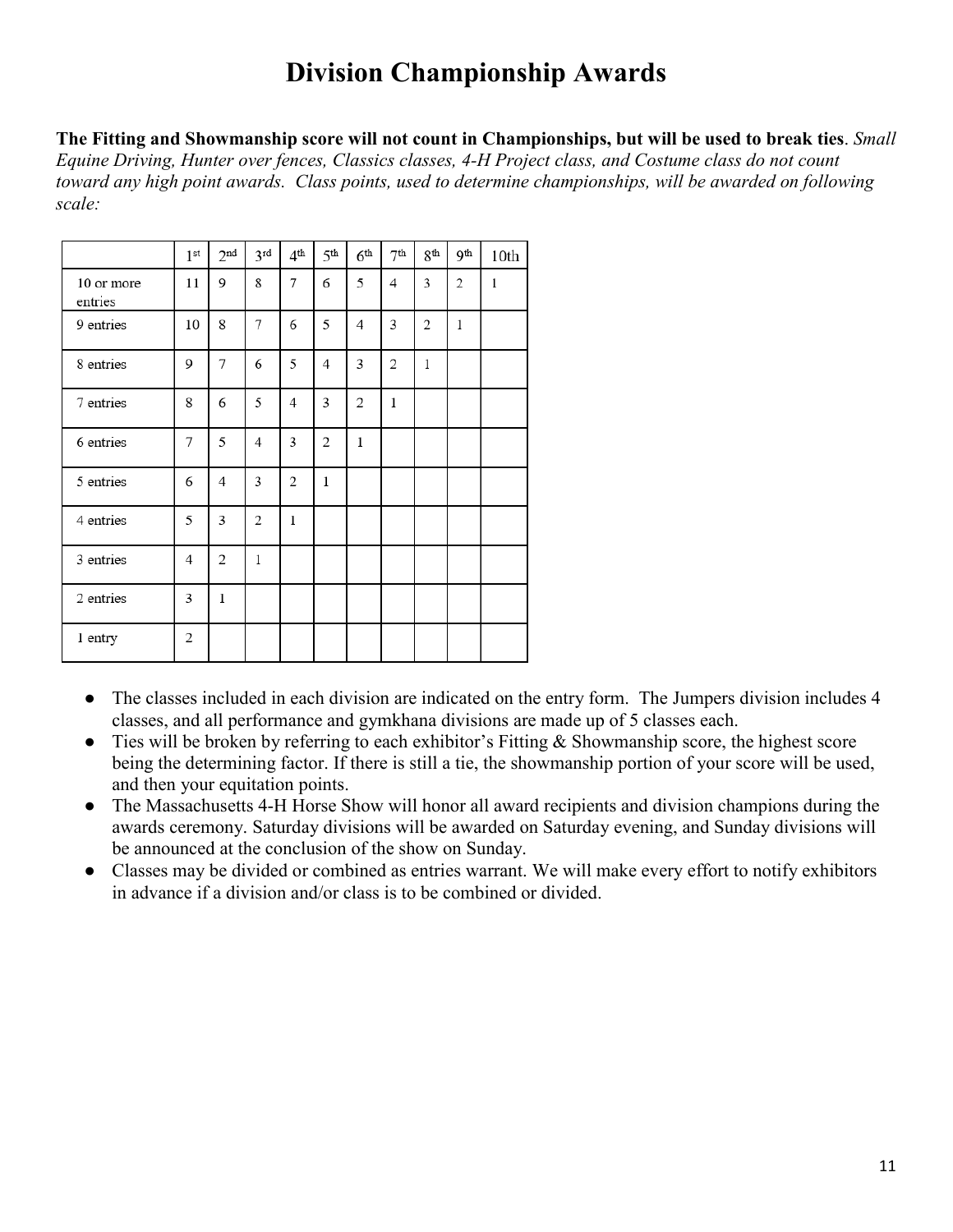### **SATURDAY CLASS LIST**

<span id="page-11-0"></span>Classes may be combined or divided. 1st through 10th place ribbons will be awarded in each performance class. Danish ribbons will be awarded for Fitting & Showmanship. Championships will be awarded in each division. Riders may enter up to two divisions each day. Horses may not exceed 10 performance classes per day.

**PLEASE NOTE ALL CLASS AND DIVISION SPLITS WILL BE LISTED AT THE SHOW.**

#### **Fitting & Showmanship**

- \* Fitting & Showmanship classes will start promptly at **8:30 am** on Saturday.
- **\*** Fitting & Showmanship is **mandatory** for each horse entered. Classes may not run in numerical order.
- **\*** All exhibitors must report to the holding area after the first call is made.
- \* Danish ribbons will be awarded for Fitting and Showmanship classes.
- 1. Junior F&S
- 2. Senior F&S
- 3. Junior Small Equine (SE) F&S
- 4. Senior Small Equine (SE) F&S
- 5. Alumni F&S
- 6. Showmanship Challenge Classic (open to all)
- 7. F&S Championship (open to those who qualify)

#### **CLASSES**

- \* Classes 8 51 will be held Saturday beginning after Fitting and Showmanship.
- \* Trail classes will run from 12:30 3:30 pm on an outside course. Trail will be judged on the basis of outside obstacle work; there will be no ring work. Trail course location will be announced.
- 8. Walk/Trot Equitation (Jr. & Sr.)
- 9. Walk/Trot Equitation (Alumni)
- 10. English Equitation (Jr. & Sr.)
- 11. English Equitation (Alumni)
- 12. Western Equitation (Jr. & Sr.)
- 13. Western Equitation (Alumni)
- 14. Small Equine Showmanship (Jr. & Sr.)
- 15. Small Equine Showmanship (Alumni)
- 16. Walk/Trot Pleasure (Jr. & Sr.)
- 17. Walk/Trot Pleasure (Alumni)
- 18. English Pleasure (Jr. & Sr.)
- 19. English Pleasure (Alumni)
- 20. Western Pleasure (Jr. & Sr.)
- 21. Western Pleasure (Alumni)
- 22. Small Equine Hunter (Jr. & Sr.)
- 23. Small Equine Hunter (Alumni)
- 24. Walk/Trot Pattern (Jr./Sr.)\*
- 25. Walk/Trot Pattern (Alumni)\*
- 26. 4-H Project Class (Small Equine)
- 27. 4-H Project Class (Walk Trot)
- 28. 4-H Project Class (Jr & Sr.)
- 29. Small Equine Pleasure Driving (Jr. & Sr.)
- 30. Small Equine Pleasure Driving (Alumni)
- 31. Small Equine Obstacle Driving (Jr. & Sr.)
- 32. Small Equine Obstacle Driving (Alumni)
- 33. Western All Around (Jr. & Sr.)
- \* Class # 24 will be judged 50% on pattern and 50% on rail work
- 34. Western All Around (Alumni)
- 35. Bridle Path Hack (Jr. & Sr.)
- 36. Bridle Path Hack (Alumni)
- 37. Small Equine All Around (Jr. & Sr.)
- 38. Small Equine All Around (Alumni)
- 39. Walk/Trot Disciplined Rail (Jr. & Sr.)
- 40. Walk/Trot Disciplined Rail (Alumni)
- 41. English Disciplined Rail (Jr. & Sr.)
- 42. English Disciplined Rail (Alumni)
- 43. Western Disciplined Rail (Jr. & Sr.)
- 44. Western Disciplined Rail (Alumni)
- 45. Small Equine Disciplined Rail (Jr. & Sr.)
- 46. Small Equine Disciplined Rail (Alumni)
- 47. Small Equine Liberty (Jr./Sr./Alumni)
- 48. 18" Hunter over fences (Jr./Sr./Alumni)
- 49. 18" Equitation over fences (Jr./Sr./Alumni)
- 50. Open Hunter over fences (Jr./Sr./Alumni)
- 51. Open Equitation over fences (Jr./Sr./Alumni)

#### **OUTSIDE COURSE**

- 52. Walk/Trot Trail (Jr./Sr./Alumni)
- 53. English Trail (Jr./Sr./Alum)
- 54. Western Trail (Jr./Sr./Alum)
- 55. Small Equine Trail (Jr./Sr./Alumni)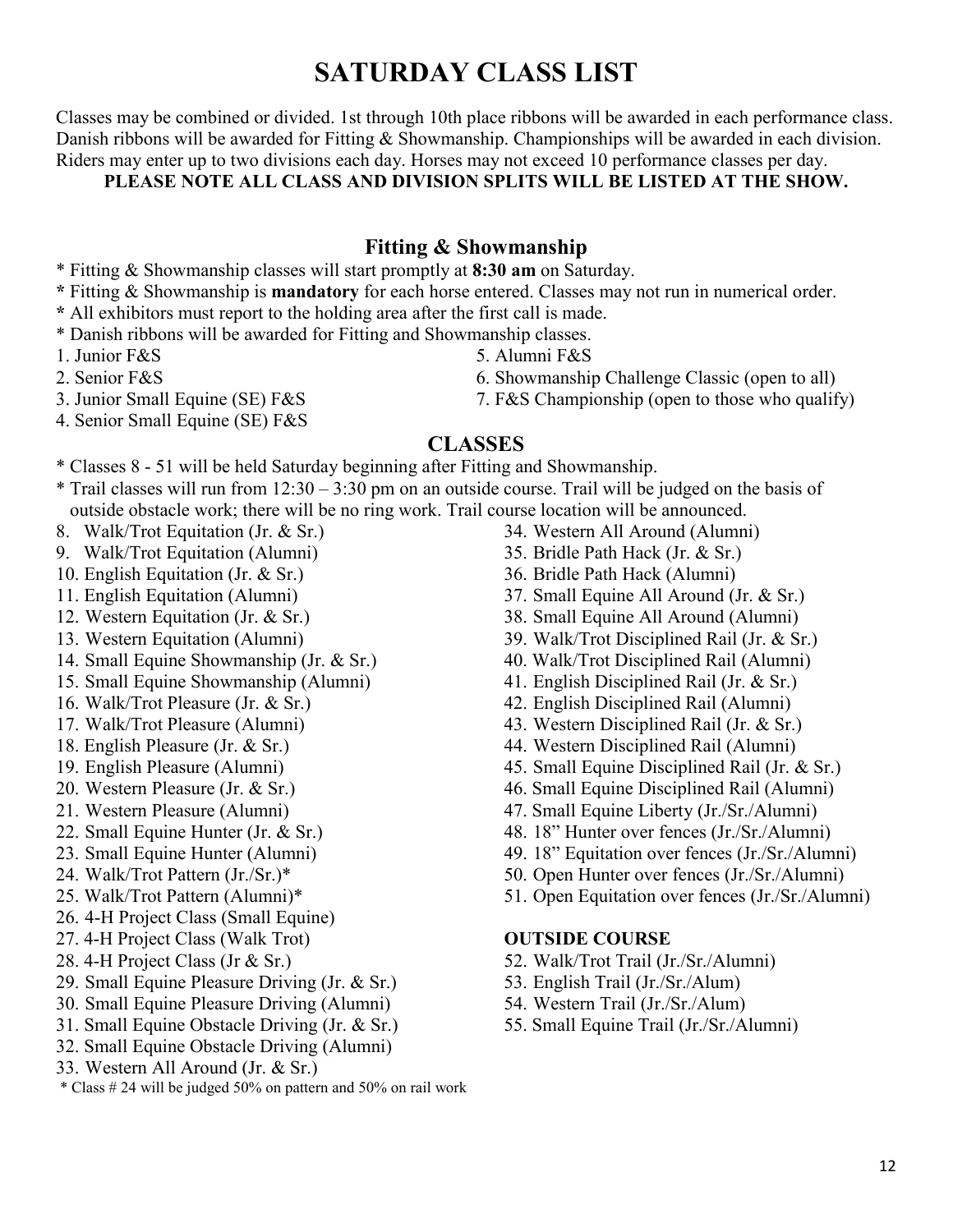### **SUNDAY CLASS LIST**

<span id="page-12-0"></span>Classes may be combined or divided. 1st through 10th place ribbons will be awarded in each performance class. Riders may enter up to two divisions each day. Horses may not exceed 10 performance classes per day. Championships will be awarded in each division. Sunday divisions include: Jumpers, Gymkhana Walk/Trot, Gymkhana Junior, Gymkhana Senior, Gymkhana Small Equine, Gymkhana Alumni.

#### **Fitting & Showmanship**

\*Exhibitors with horses competing only in Sunday classes must participate in a 4-H Fitting & Showmanship Class on Sunday.

\*Fitting & Showmanship will begin at 8:30am.

#### **Jumper Classes**

\*Jumper classes will begin with an unjudged warm up immediately after Fitting & Showmanship. \*Exhibitors in jumper classes must submit a jumping release form with their entry in order to compete.

#### **Gymkhana**

\*Exhibitors should review rules of the gymkhana classes. Long or short sleeved shirts may be worn. Shirts must be tucked into the waistband of full length pants.

\*For safety reasons, the [Massachusetts 4-H Horse Show Addendum](https://ag.umass.edu/sites/ag.umass.edu/files/pdf-doc-ppt/ma_addendum_to_ne_rulebook_2020.pdf) allows mixing tack (i.e. English bridle with a Western saddle). Mechanical hackamores are NOT allowed.

\*Entries for Gymkhana will run in numerical order in their division. Entries should be ready at the gate.

#### **CLASSES**

56. Fitting and Showmanship for horses competing only in Sunday classes

#### **Jumper Classes (Jr./Sr./Alumni)**

- -- Jumper classes warmup
- 57. Timed First Round
- 58. Timed First Jump Off
- 59. Power and Speed
- 60. Gambler's Choice
- 61. Costume Class

#### **Gymkhana Classes**

- 62. Egg and Spoon Walk/Trot
- 63. Egg and Spoon Junior
- 64. Egg and Spoon Senior
- 65. Egg and Spoon Alumni
- 66. Egg and Spoon SE Junior
- 67. Egg and Spoon SE Senior
- 68. Tennis Ball Drop Walk/Trot
- 69. Tennis Ball Drop Junior
- 70. Tennis Ball Drop Senior
- 71. Tennis Ball Drop Alumni
- 72. Tennis Ball Drop SE Junior
- 73. Tennis Ball Drop SE Senior
- 74. Barrels Walk/Trot
- 75. Barrels Junior
- 76. Barrels Senior
- 77. Barrels Alumni
- 78. Barrels Small Equine Junior
- 79. Barrels Small Equine Senior
- 80. Poles Walk/Trot
- 81. Poles Junior
- 82. Poles Senior
- 83. Poles Alumni
- 84. Poles Small Equine Junior
- 85. Poles Small Equine Senior
- 86. Keyhole Walk/Trot
- 87. Keyhole Junior
- 88. Keyhole Senior
- 89. Keyhole Alumni
- 90. Keyhole Small Equine Junior
- 91. Keyhole Small Equine Senior
- 92. Small Equine Arena Race Classic (Jr., Sr., Alumni)
- 93. Arena Race Classic (WT, Jr., Sr., Alumni)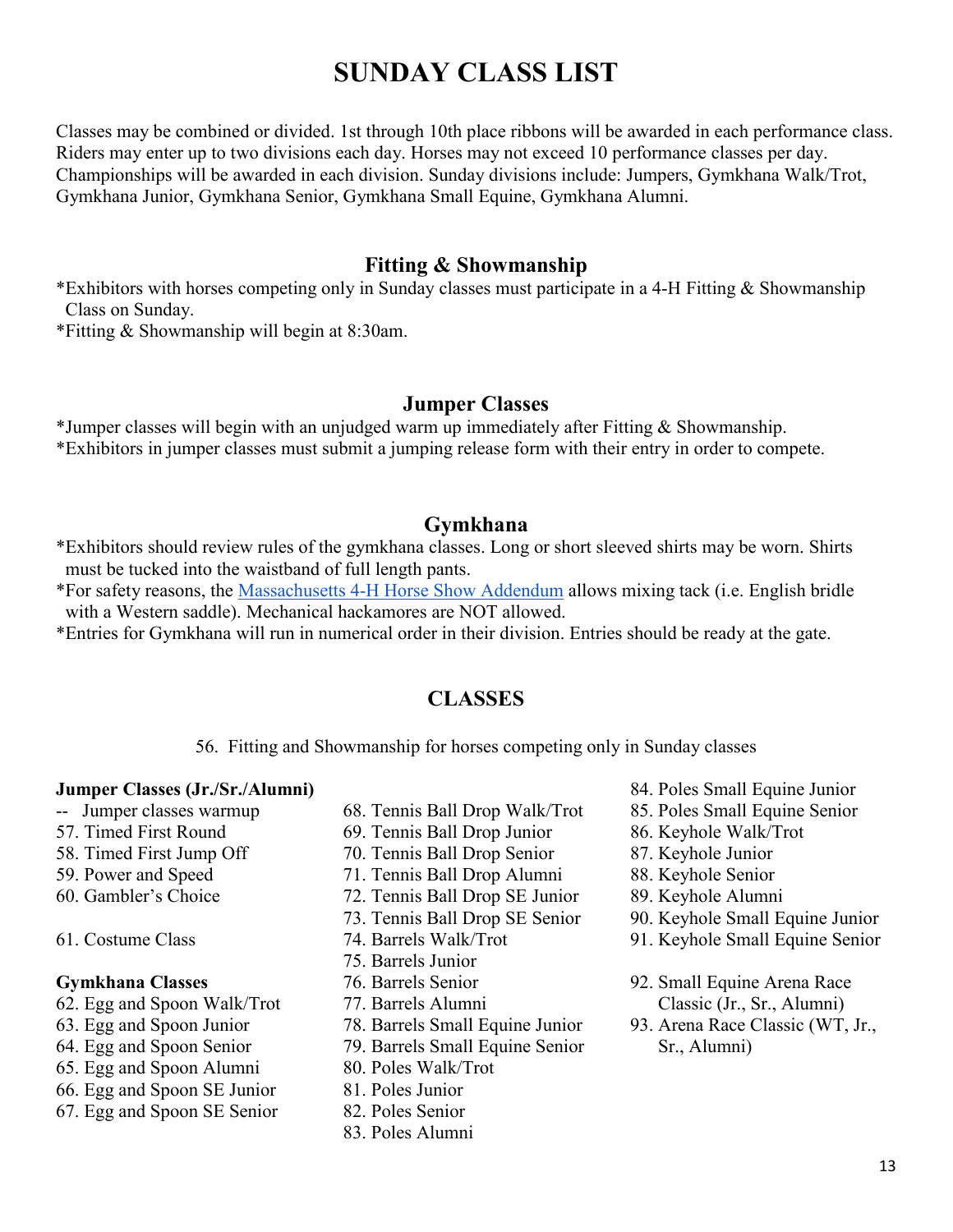### **Entry Checklist**

<span id="page-13-0"></span>All entry paperwork and fees must be postmarked by **July 1, 2022**. Please include all completed entry forms, health forms, show release forms, horse jumping release forms, a copy of each animal's Coggins test, and appropriate fees. Please send a check, made out to the **4-H Horse Program of MA** for each 4-H exhibitor. **A blank check to allow for corrections and/or post-entries is highly recommended**. Send completed paperwork to:

> Nancy McCarthy 4 First St. #7101 Salem, MA 01970

Questions about your entry? Contact Nancy at [nmccarthy@umext.umass.edu](mailto:nmccarthy@umext.umass.edu) or (978) 498-4826 Any other questions? Contact Lanea at [Leader@stoneybrook4hsaddleclub.com](mailto:Leader@stoneybrook4hsaddleclub.com) or (978) 846-8400

Checklist:

- Entry Form
- Program Liability Release Form
- Health Form
- Jumping Release Form (optional)
- Check for show fees made payable to *4-H Horse Program of MA*
- Copy of each animal's Coggins test\*
- Health certificate for any animals stabled across state lines\*\*
- Sponsorship form (optional)

\*We *recommend* that all animals be vaccinated for rabies, tetanus, flu/rhino, and EEE within 12 months of the show.

\*\*Horses stabled across state lines from MA **must** have a health certificate dated within 30 days. The health certificate can be e-mailed or presented upon arrival.

### **Eligibility and Entries**

- Every 4-H age exhibitor must be a registered 4-H club member in good standing, enrolled by their club program. Alumni must have been previously enrolled as 4-H members.
- The entry fee is **\$12.00** per class. Classics classes are **\$15**. Fitting and Showmanship classes are **FREE**. A \$10 office fee is automatically added to each horse/rider combination.
- All entries postmarked after July 1 will be charged a **\$30.00** post entry fee. Classes added at the show will not be charged the post-entry fee, but must be completed at least five classes prior.
- Stabling: There is a **\$35.00** stabling fee per horse. Participants may use tack and sleeping stalls near their horse stalls as space permits for no additional fee.
- There will be a **\$40.00** fee for any returned check.
- If you choose to change horses after you are entered, you will be charged the post-entry fee if the classes are different from what you were in with the original horse. If you are changing the horse ONLY and the classes stay the same, you will NOT be charged the post-entry fee. Contact [Nancy McCarthy](mailto:nmccarthy@umext.umass.edu) if you need to change horses.

### **Sponsorships**

Sponsor support helps to defray the costs of producing this show and help us keep the costs to the exhibitor at a minimum. Any exhibitor who raises \$50 or more will be credited one stall fee. Any rider that collects \$250 in sponsorships will show for free all weekend (one horse/rider combo). **Please see the sponsor form at the end of this book for further details.**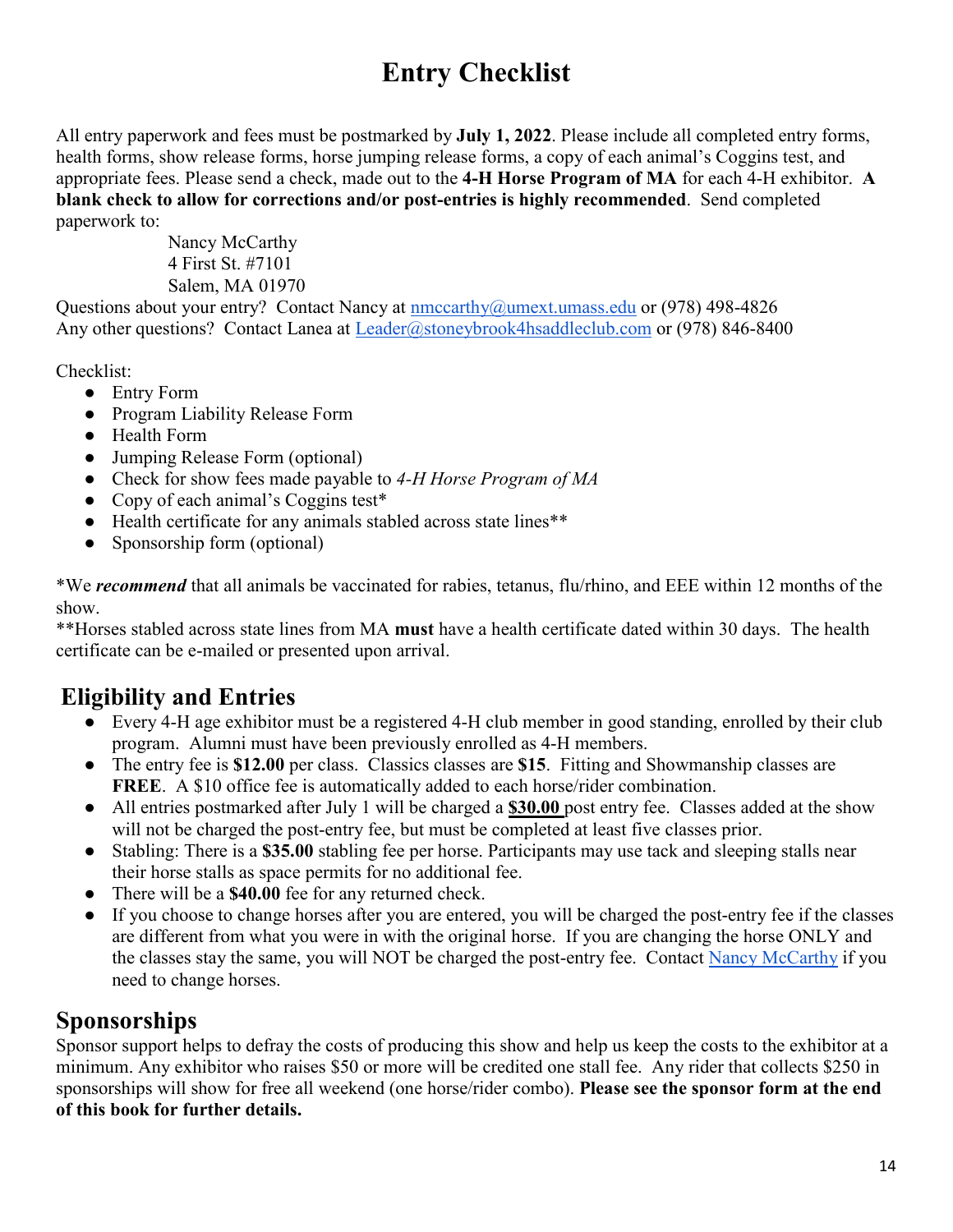**Massachusetts State 4-H Horse Show 2022**

### **Entry Form Coffice Use Only:**

**Rider # \_\_\_\_\_\_\_**

<span id="page-14-0"></span>

|                        | Name of Exhibitor: ____________________________ |                           |
|------------------------|-------------------------------------------------|---------------------------|
|                        |                                                 | Circle one: Mare Gelding  |
|                        |                                                 | State _______ Zip _______ |
| County: ______________ | 4-H Club _________________________              | Years showing in 4-H      |
|                        | E-mail:                                         |                           |

Please circle the classes you wish to enter with the above horse. If showing multiple horses, please use a separate form for each one. **Division awards will be awarded for each category below** *except* **those shaded in gray.** Notice: Please see the entry checklist on page 14 of the show book for all required forms.

| Fitting & Show (Required) | Walk Trot Gymkhana<br>$2 \overline{3}$<br>56<br>1<br>$\overline{4}$<br>5 |                                                              | 68<br>62<br>74<br>80<br>86                  |
|---------------------------|--------------------------------------------------------------------------|--------------------------------------------------------------|---------------------------------------------|
| <b>Walk Trot</b>          | 24<br>39<br>52<br>8<br>16                                                | Junior Gymkhana                                              | 69<br>63<br>75<br>81<br>87                  |
| Alumni Walk Trot          | 17<br>25<br>40<br>52<br>9                                                | Senior Gymkhana                                              | 70<br>76<br>82<br>88<br>64                  |
| Junior English            | 18<br>35<br>53<br>10<br>41                                               | Alumni Gymkhana                                              | 89<br>65<br>71<br>83<br>77                  |
| Senior English            | 18<br>35<br>41<br>53<br>10                                               | Small Equine Junior Gymkhana                                 | 66<br>72<br>78<br>84<br>90                  |
| Alumni English            | 19<br>36<br>42<br>53<br>11                                               | Small Equine Senior Gymkhana                                 | 67<br>73<br>79<br>85<br>91                  |
| Junior Western            | 20<br>33<br>43<br>12<br>54                                               | <b>Additional Classes (not in</b><br>division championships) | Choose the classes for<br>your age division |
| Senior Western            | 20<br>33<br>12 <sup>2</sup><br>43<br>54                                  | Showmanship Challenge Classic<br>(\$15)                      | 6                                           |
| Alumni Western            | 21<br>34 44<br>13<br>54                                                  | 4-H Project Class                                            | 27<br>28<br>26                              |
| Junior Small Equine       | 22<br>37<br>45<br>14<br>55                                               | <b>Small Equine Driving</b>                                  | 30<br>32<br>29<br>31                        |
| Senior Small Equine       | 22<br>37<br>45<br>14<br>55                                               | <b>Small Equine Liberty</b>                                  | 47                                          |
| Alumni Small Equine       | 23<br>38 46<br>55<br>15                                                  | Hunter classes                                               | 48<br>49<br>50<br>51                        |
| Jumper Classes            | 59<br>58<br>60<br>57                                                     | <b>Costume Class</b>                                         | 61                                          |
|                           |                                                                          | Arena Race Classic (\$15)                                    | 92<br>93                                    |

There will be a pizza party on Saturday evening. This event is free for exhibitors and \$5 for any additional guests. Please indicate the **number of guests (including the exhibitor)** who would like each pizza variety. (For example, if the exhibitor chooses cheese and both parents want veggie, please indicate "1" for cheese and "2" for veggie.) **If you do not wish to have pizza, leave this blank.**

\_\_\_\_ Cheese \_\_\_\_Pepperoni \_\_\_\_ Veggie (Entry Form Continues on Next Page)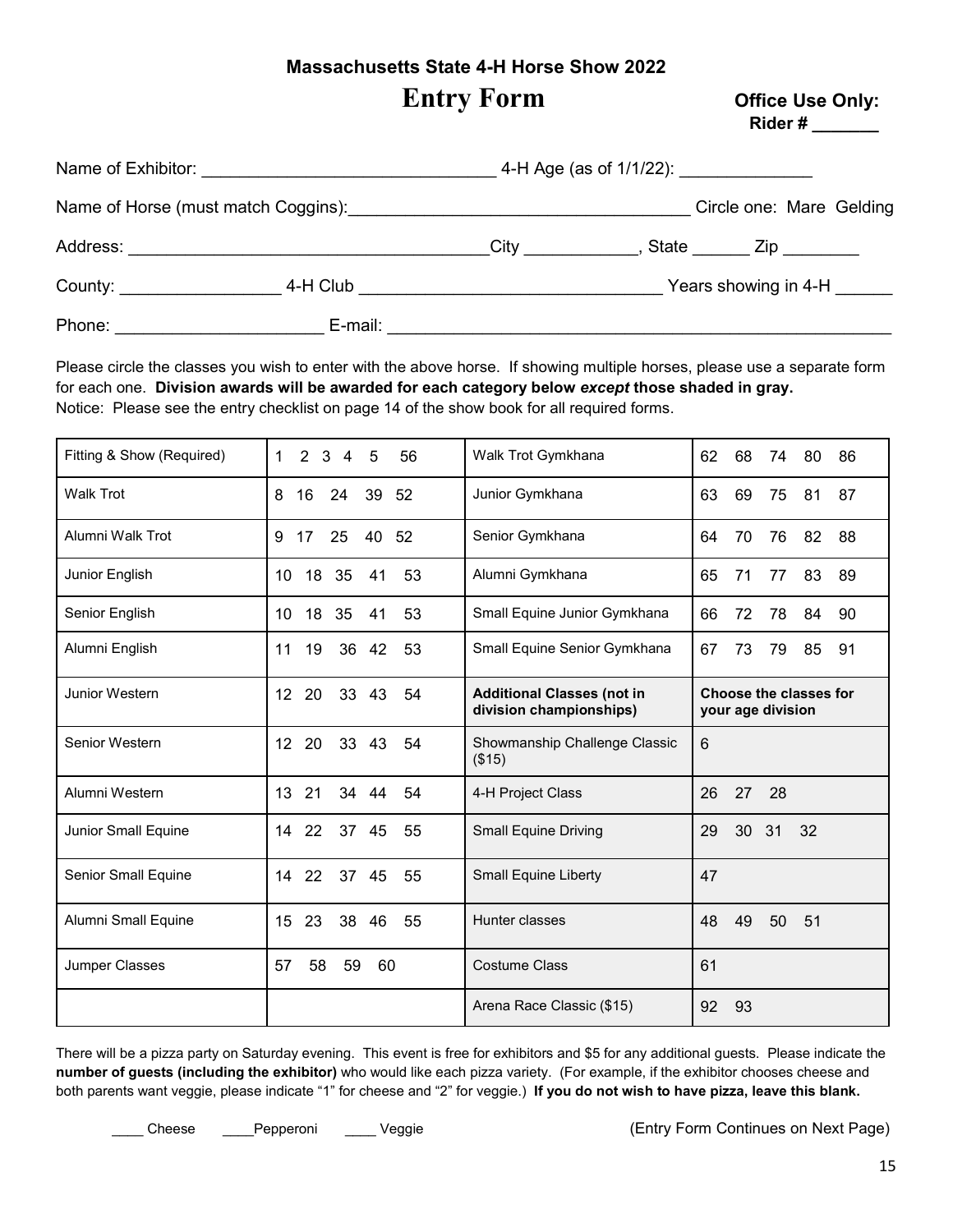### **Massachusetts State 4-H Horse Show 2022 Entry Form (page 2 of 2)**

| Fees                                                                                        | Total # of<br>classes | Cost                                 | <b>Total Cost</b> |
|---------------------------------------------------------------------------------------------|-----------------------|--------------------------------------|-------------------|
| Fitting & Showmanship (required)                                                            |                       | Free                                 | \$0               |
| Other classes entered (from previous page)                                                  |                       | $x$ \$12 each                        |                   |
| Classics Classes (classes 6, 88, 89)                                                        |                       | x \$15 each                          |                   |
| Stabling fee (required for all horses staying<br>overnight, optional for single-day horses) |                       | \$35 (one fee covers<br>both nights) |                   |
| Pizza party additional guests (free for<br>exhibitors, \$5 for parents/guests)              |                       | x \$5 per additional<br>guest        |                   |
| Office Fee                                                                                  |                       | \$10                                 | \$10              |
| Post-Entry Fee (After July 1)                                                               |                       | \$30                                 |                   |
| Total                                                                                       |                       |                                      |                   |

#### **Chaperone responsible for this exhibitor and equine during the state show:**

Name: \_\_\_\_\_\_\_\_\_\_\_\_\_\_\_\_\_\_\_\_\_\_\_\_\_\_\_\_\_\_\_\_\_\_\_\_\_\_\_\_\_\_\_\_\_\_\_\_ Phone: \_\_\_\_\_\_\_\_\_\_\_\_\_\_\_\_\_\_\_\_\_\_\_\_\_\_\_\_\_\_\_\_\_\_\_\_\_\_\_\_\_\_\_

\*I understand that this chaperone will sleep at the Topsfield Fairgrounds in the same area as the exhibitor, either in the horse barn or in a camper.

\*Chaperones must be screened and CORI'd by 4-H. Please contact your local 4-H office with questions.

| <b>Camper Registration</b>                                                | <b>Equine Liability Release Statement</b>                                                                                                                                                                  |
|---------------------------------------------------------------------------|------------------------------------------------------------------------------------------------------------------------------------------------------------------------------------------------------------|
| Fee of \$35 to be paid at gate. Do not include in<br>check for show fees. | The above-named horse or pony has been entered at my own risk<br>and is subject to the rules and regulations of this show. I agree I<br>will make no claim against any organization, committee, or persons |
| Length of Camper/Trailer                                                  | connected with this show and will not hold the Horse Show<br>committee or any other sponsoring organization responsible for                                                                                |
| License Plate #<br>State                                                  | any accidents to my son/daughter or his/her horse or pony. My<br>son/daughter has been provided and equipped with an ASTM/SEI-<br>approved helmet.                                                         |
| Hookup Needed:                                                            |                                                                                                                                                                                                            |
| Water                                                                     | Signature of                                                                                                                                                                                               |
| Electric                                                                  | Exhibitor<br>Date                                                                                                                                                                                          |
| Accessible                                                                |                                                                                                                                                                                                            |
|                                                                           | Signature of                                                                                                                                                                                               |
| <b>Camper Locations:</b>                                                  | Parent/Guardian<br>Date                                                                                                                                                                                    |
| Camper spots are first come, first serve.                                 | By signing above you agree that to the best of your knowledge, the<br>horse/pony entered is healthy, sound, and can be handled safely by this                                                              |
| Campers may not arrive prior to Friday.                                   | exhibitor.                                                                                                                                                                                                 |
|                                                                           |                                                                                                                                                                                                            |

<span id="page-15-0"></span>Entries must be postmarked or emailed by **July 1, 2022**. See page 14 for the entry checklist. Send to: Nancy McCarthy 4 First St. #7101, Salem, MA 01970 or email to: [nmccarthy@umext.umass.edu](mailto:nmccarthy@umext.umass.edu).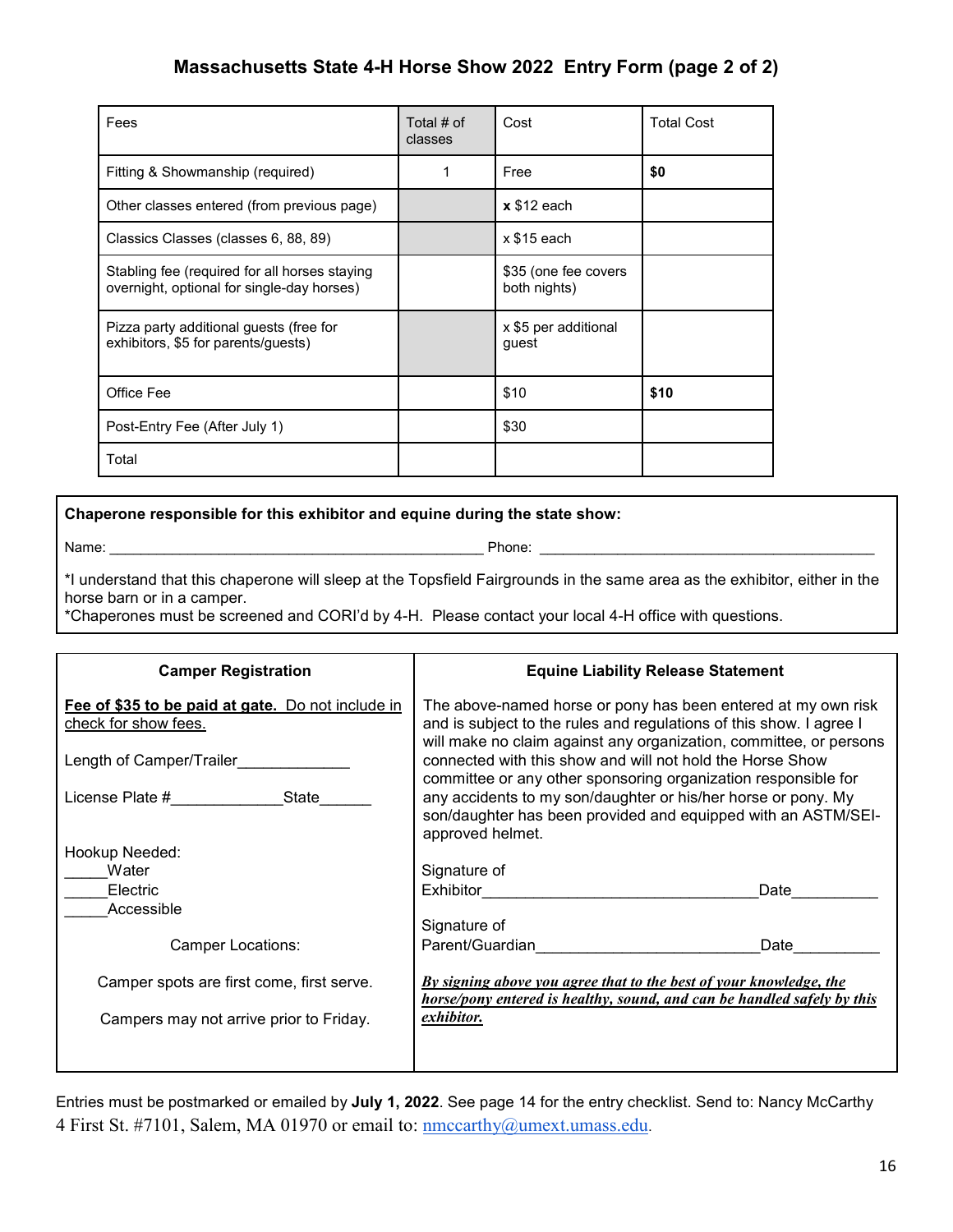### **Program Liability Release Form**

#### **Massachusetts 4-H Horse Show July 16-17, 2022**

| <b>Participant's Name</b> | 4-H Age |
|---------------------------|---------|
|---------------------------|---------|

**As parent/guardian of this child, I give my permission for his/her participation in this 4-H event. I understand that the persons participating in this event do so at their own risk and hold harmless the Show Management, University of Massachusetts and 4-H staff and 4-H volunteers for damages and risks including, but not limited to personal injury and/or death and/or property damage. I understand that persons attending this event, including my own family members, do so at their own risk and hold harmless the Show Management, University of Massachusetts, and 4-H staff and volunteers. I accept financial responsibility for any damage or accident to animals, persons, or property caused by exhibitors or animals deemed my responsibility. I give my consent and accept financial responsibility for necessary examinations and emergency medical treatment for my child or any other family member as prescribed by an attending physician. If I have delegated my child's care to another adult, all reasonable efforts will be made to contact me at the following location in an emergency:**

| <b>Emergency Contact Name</b>                  | <b>Relation</b>               | Phone#      |
|------------------------------------------------|-------------------------------|-------------|
| Parent/Guardian or Adult Participant Signature | Phone#                        | <b>Date</b> |
| <b>Family Physician</b>                        | Phone#                        |             |
| Health Plan and policy number                  | <b>Notification procedure</b> | Phone #     |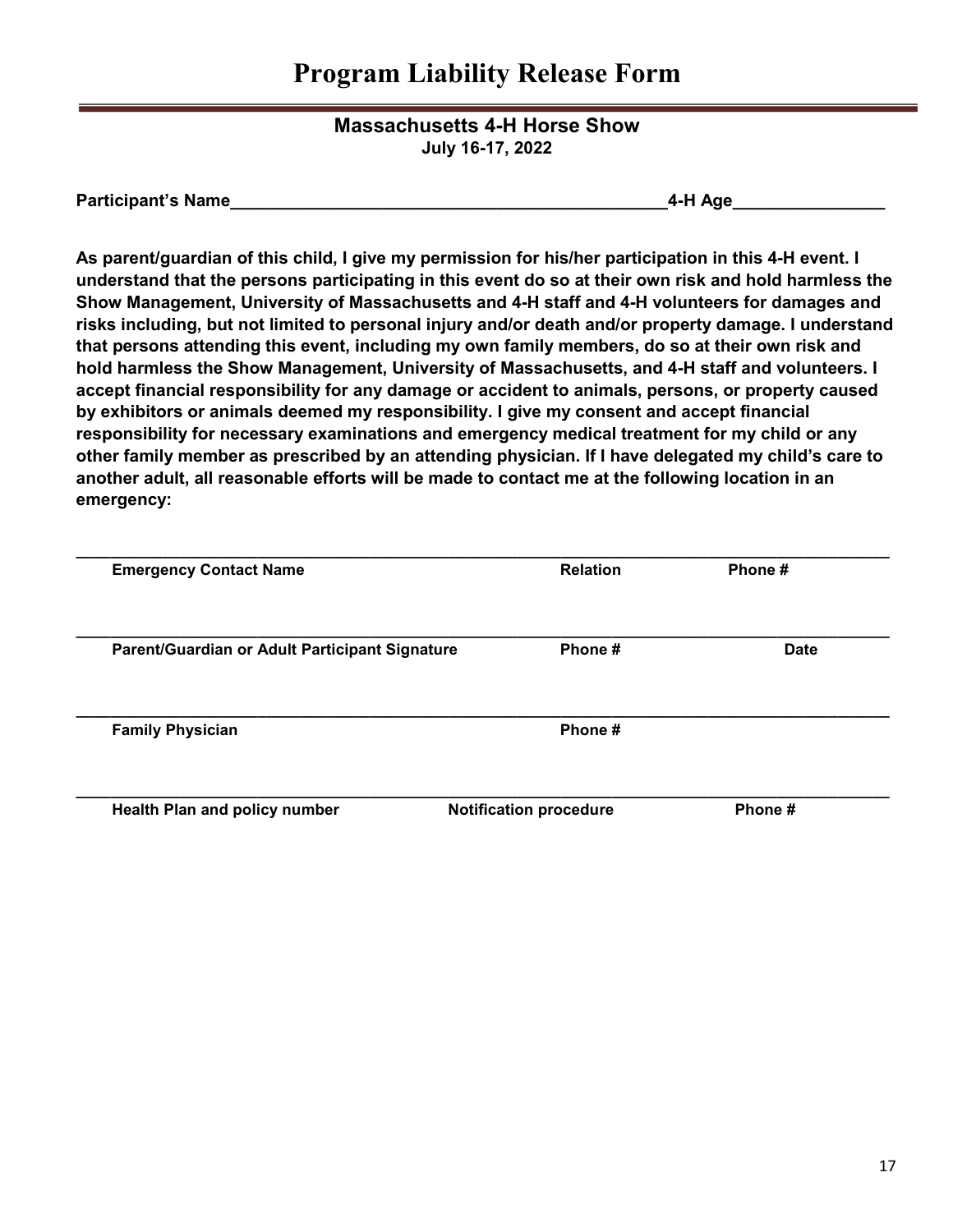### **Massachusetts 4-H Youth Development Program Jumping Release Form Massachusetts 4-H Horse Show**

**July 16-17, 2022** 

<span id="page-17-0"></span>**Participant's Name** 

**As parent/guardian of this child, I give my permission for his/her participation in this 4-H event, specifically the jumping classes at the Massachusetts 4-H Horse Show. I understand that persons participating in this event do so at their own risk and hold harmless the Show Management, University of Massachusetts and UMass Extension 4-H Program staff, 4-H volunteers, and horse show staff for damages and risks, including, but not limited to personal injury and/or death and/or property damage. In my judgment, my child has the skills to enter the jumping classes and I support his/her participation. I understand that the show staff does not have knowledge of my child's riding skills and it is my responsibility to make sure that the classes he/she has entered are appropriate to his/her abilities and training.**

**\_\_\_\_\_\_\_\_\_\_\_\_\_\_\_\_\_\_\_\_\_\_\_\_\_\_\_\_\_\_\_\_\_\_\_\_\_\_\_\_\_\_\_\_\_\_\_\_\_\_\_\_\_\_\_\_\_\_\_\_\_\_\_\_\_\_\_\_\_\_\_\_\_\_\_\_\_\_\_\_\_\_\_\_\_\_\_\_\_\_\_\_\_\_**

**Signature of Parent/Guardian Date** Date

\*\*\*\*\*\*\*\*\*\*\*\*\*\*\*\*\*\*\*\*\*\*\*\*\*\*\*\*\*\*\*\*\*\*\*\*\*\*\*\*\*\*\*\*\*\*\*\*\*\*\*\*\*

**I am aware that the above-named participant has entered jumping classes at the Massachusetts 4-H Horse Show and believe that this participant has the skills necessary to enter these classes.**

**\_\_\_\_\_\_\_\_\_\_\_\_\_\_\_\_\_\_\_\_\_\_\_\_\_\_\_\_\_\_\_\_\_\_\_\_\_\_\_\_\_\_\_\_\_\_\_\_\_\_\_\_\_\_\_\_\_\_\_\_\_\_\_\_\_\_\_\_\_\_\_\_\_\_\_\_\_\_\_\_\_\_\_\_** 

**Printed name of 4-H Leader or Horse Riding Instructor**

**\_\_\_\_\_\_\_\_\_\_\_\_\_\_\_\_\_\_\_\_\_\_\_\_\_\_\_\_\_\_\_\_\_\_\_\_\_\_\_\_\_\_\_\_\_\_\_\_\_\_\_\_\_\_\_\_\_\_\_\_\_\_\_\_\_\_\_\_\_\_\_\_\_\_\_\_\_\_\_\_\_\_\_\_\_\_\_\_\_\_\_\_\_\_\_\_\_\_\_\_\_**

Signature of 4-H Leader or Horse Riding Instructor Date

 **\*\*\* NOTE: Both signatures are required in order to participate in this event (parent and 4-H leader or riding instructor).**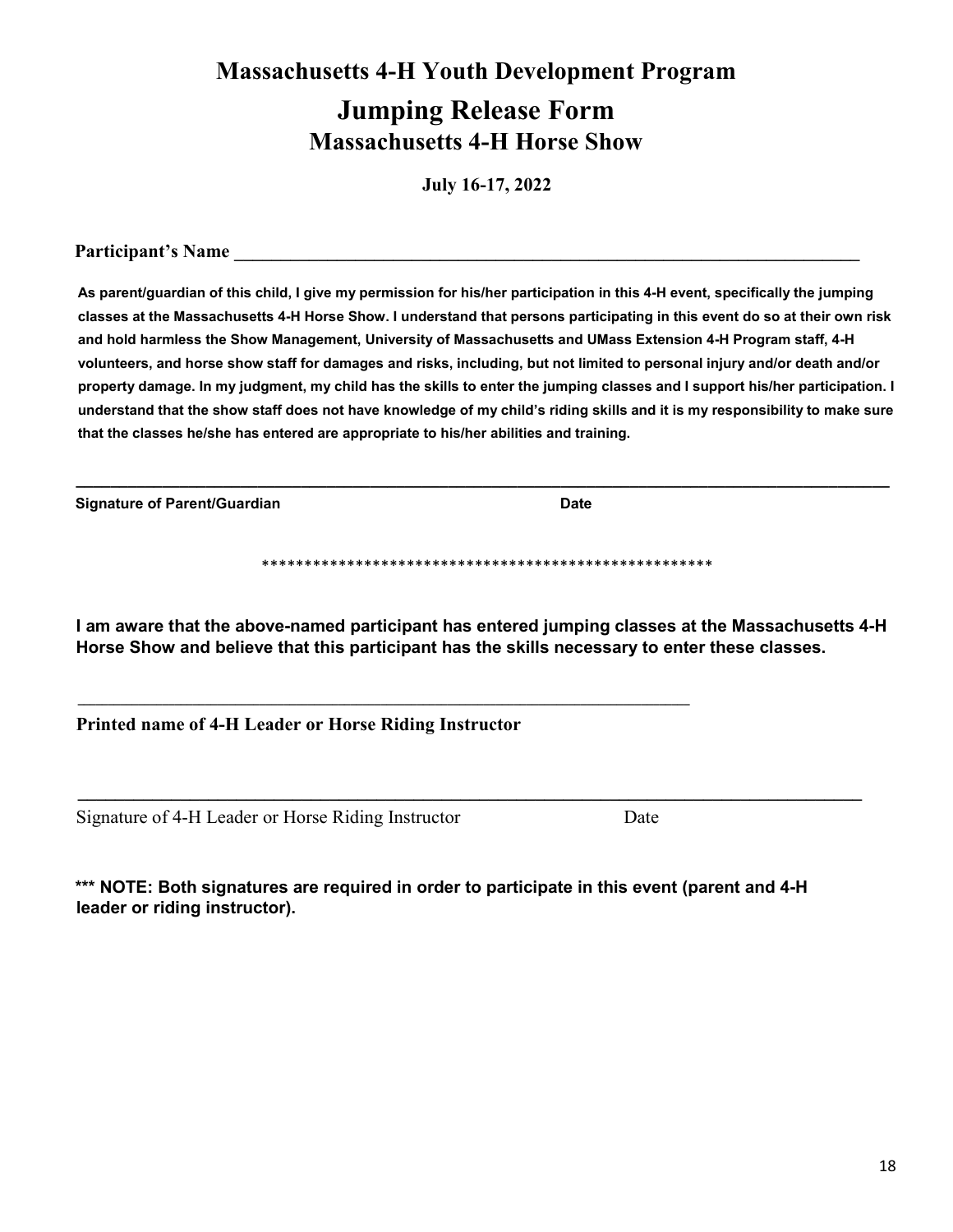### **4-H Youth Development**

### **2021-2022 Member Health Information Form**

#### <span id="page-18-0"></span>**COMPLETION OF THIS TWO PAGE FORM IS REQUIRED**

| <b>Name of Youth Member</b> | <b>County of Enrollment</b>                                        | Date of Birth                                  |  |
|-----------------------------|--------------------------------------------------------------------|------------------------------------------------|--|
|                             | 1. Please check the following conditions that apply to your child: |                                                |  |
| $\sqcap$ ADD/ADHD           | $\sqcap$ Bronchitis                                                | □Heart or Cardio-vascular problems or diseases |  |
|                             |                                                                    |                                                |  |

**□Anxiety □Convulsions/seizures □Migraine headaches**

**□Asthma □Fainting Spells List other conditions:**

#### **2. Please list all medications taken within the last six months:**

| <b>Name of Medication</b> | <b>Purpose</b> | <b>Dosage</b> | <b>Times</b><br><b>Taken</b> | Can the child self-<br>medicate? Yes or No |
|---------------------------|----------------|---------------|------------------------------|--------------------------------------------|
|                           |                |               |                              |                                            |
|                           |                |               |                              |                                            |
|                           |                |               |                              |                                            |

#### **3. Please identify allergies:**

| $\ldots$                                           |  |
|----------------------------------------------------|--|
| Does the youth carry an Epipen?                    |  |
| <b>Drug reactions/Medications</b>                  |  |
| Foods; be specific i.e., peanuts, dairy,<br>gluten |  |
| <b>Insect bites/Stings</b>                         |  |
| Other                                              |  |

**4. Please check over-the counter medications that can be administered by 4-H staff and volunteers:**

| <b>Antacid</b>  | <b>Decongestant</b>   | <b>Ibuprofen</b> | Other: |
|-----------------|-----------------------|------------------|--------|
| <b>Benedryl</b> | <b>Dramanine</b>      | __Polysporin     |        |
| _Cough Syrup    | <b>Hydrocortisone</b> | Tylenol          |        |

- **5. Are there any operations or serious illnesses within the last year AND any complications that we should be aware of?**
- **6. Provide any additional information not covered above that a physician, emergency personnel, or staff would find helpful:**
- **7. If you have any questions about your child's health, please secure a complete health examination from a physician and provide a signed physician's statement permitting participation.**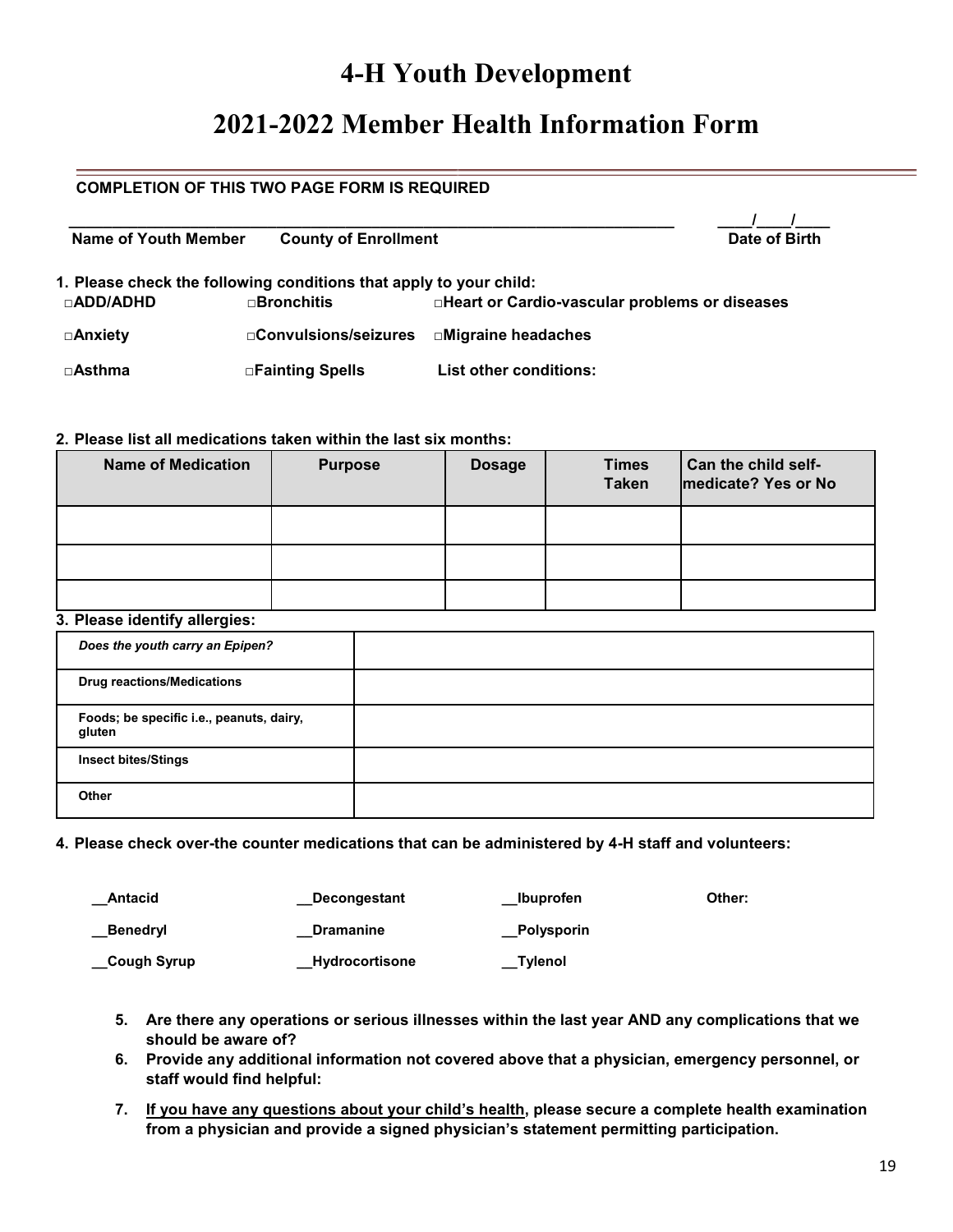This Medical Release Form is authorized for all 4-H Youth Development meetings & activities for the current 4-H year:

Name of Member

Name of 4-H Club(s)/Group(s)

**While my child is attending or traveling to or from a 4-H function, I HEREBY AUTHORIZE THE ADULT 4-H VOLUNTEER LEADER OR 4-H STAFF MEMBER, or in his/her absence or disability, any adult accompanying or assisting him/her, TO CONSENT TO THE FOLLOWING MEDICAL TREATMENT FOR SAID MINOR:**

➢ **Any x-ray examination, anesthetic, medical or surgical diagnosis or treatment, and hospital care which is deemed advisable by, and is to be rendered under the general or special supervision of any physician and/or surgeon licensed under the provisions of the Medical Practices Act; or any x-ray examination, anesthetic, dental or surgical diagnosis or treatment, and hospital care to be rendered by a dentist licensed under the provisions of the Dental Practices Act.**

➢ **This authorization shall remain effective until my child completes his/her activities in this program unless sooner revoked in writing. I understand that as a parent/guardian, I will be responsible for the cost of any service or treatment provided not covered by the American Income Life Accident Policy purchased for enrolled 4-H members.**

#### **EMERGENCY CONTACT INFORMATION**

| <b>Name</b>                                                                                                                                                                                                                                                                                                                                                                                                                                                                                                                                                                                                                                                                                                                                                                                                                          | <b>Relationship to Youth Identified Above</b> |                              |     |  |
|--------------------------------------------------------------------------------------------------------------------------------------------------------------------------------------------------------------------------------------------------------------------------------------------------------------------------------------------------------------------------------------------------------------------------------------------------------------------------------------------------------------------------------------------------------------------------------------------------------------------------------------------------------------------------------------------------------------------------------------------------------------------------------------------------------------------------------------|-----------------------------------------------|------------------------------|-----|--|
|                                                                                                                                                                                                                                                                                                                                                                                                                                                                                                                                                                                                                                                                                                                                                                                                                                      |                                               |                              |     |  |
| Home Phone (with area code)                                                                                                                                                                                                                                                                                                                                                                                                                                                                                                                                                                                                                                                                                                                                                                                                          | Cell phone (with area code)                   |                              |     |  |
| <b>Street Address</b>                                                                                                                                                                                                                                                                                                                                                                                                                                                                                                                                                                                                                                                                                                                                                                                                                | City                                          | <b>State</b>                 | Zip |  |
| Person to contact if Parent/Guardian Cannot be reached Cell Phone                                                                                                                                                                                                                                                                                                                                                                                                                                                                                                                                                                                                                                                                                                                                                                    |                                               | <b>Relationship to Child</b> |     |  |
| Name of Child's Physician (Optional)                                                                                                                                                                                                                                                                                                                                                                                                                                                                                                                                                                                                                                                                                                                                                                                                 |                                               | <b>Phone number</b>          |     |  |
| <b>AUTHORIZATION, CONSENT AND RELEASE</b><br>I hereby certify that my child is in good health and can participate in and travel to all functions of the 4-h Youth                                                                                                                                                                                                                                                                                                                                                                                                                                                                                                                                                                                                                                                                    |                                               |                              |     |  |
| <b>Development</b><br>Program                                                                                                                                                                                                                                                                                                                                                                                                                                                                                                                                                                                                                                                                                                                                                                                                        |                                               |                              |     |  |
| I understand it is my responsibility to keep the Health History Information form updated regarding my child/ward's medical<br>➤<br>situation including pre-existing conditions, allergies, change in medications or medical status so that in case of a medical emergency<br>appropriate medical assistance can be given, and may affect the youths regular participation in program activities.<br>I understand that the volunteer leader(s) and 4-H staff understand that medical information is confidential and will release<br>➤<br>health information only to designated medical personnel in the event of an emergency, as authorized by my signature below.<br>I understand that 4-H may require a doctor's note if there are any questions about the ability of the member to participate safely<br>➤<br>in 4-H activities. |                                               |                              |     |  |
| I certify that I have accurately provided the required information, and signed the Permission & Liability Waiver form.<br>➤                                                                                                                                                                                                                                                                                                                                                                                                                                                                                                                                                                                                                                                                                                          |                                               |                              |     |  |

➢ **In case of an emergency, I give my consent for necessary examination and treatment as prescribed by the attending physician.**

**\_\_\_\_\_\_\_\_\_\_\_\_\_\_\_\_\_\_\_\_\_\_\_\_\_\_\_\_\_\_\_\_\_\_\_\_\_\_\_\_\_\_\_\_\_\_\_\_\_\_\_\_\_\_\_\_\_\_\_ \_\_\_\_\_\_\_\_\_\_\_\_\_\_\_\_\_\_\_\_\_\_\_\_\_\_\_\_\_\_**

**Signature of Custodial Parents(s)/Guardian Date**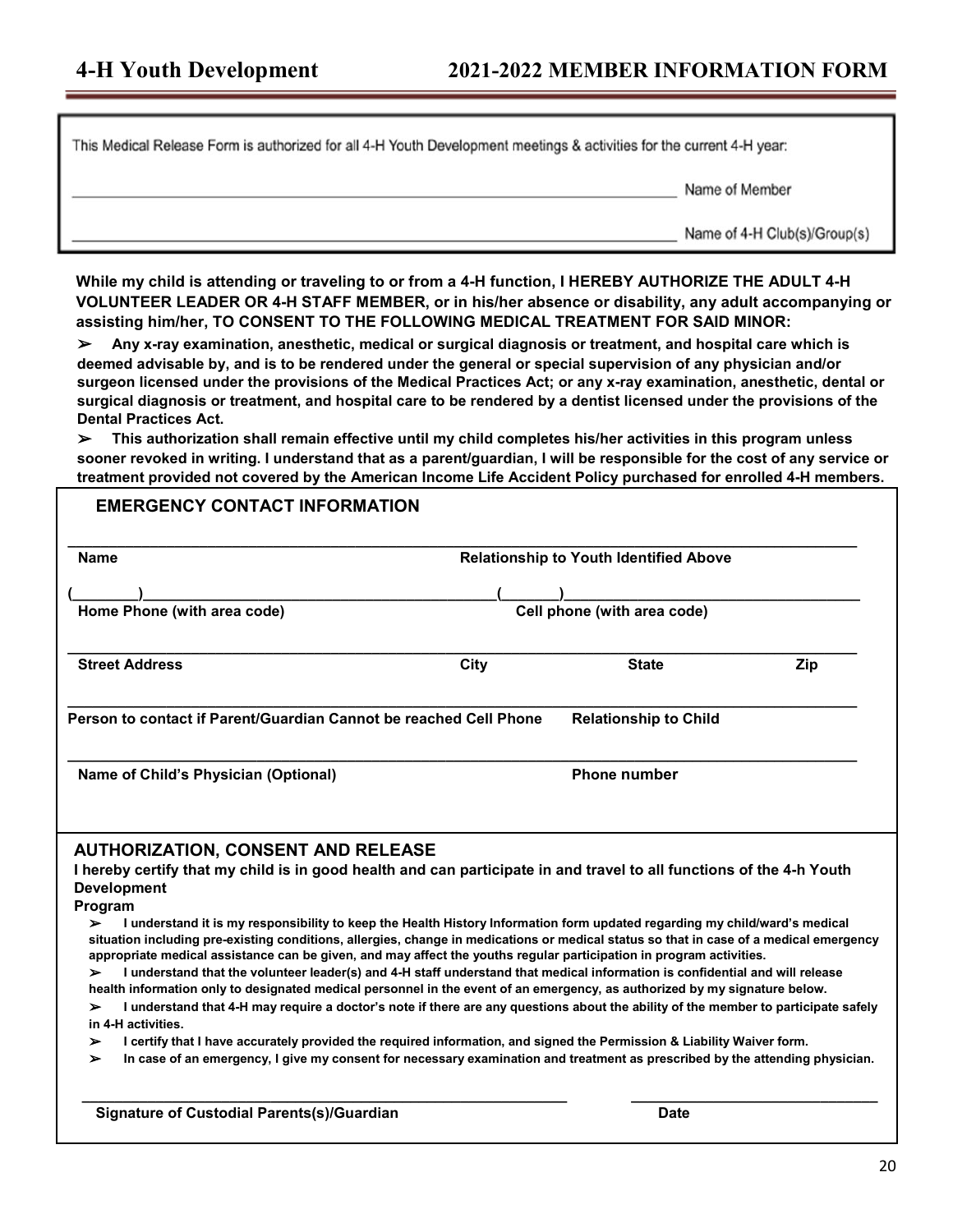### **Show Sponsorships**

<span id="page-20-0"></span>Youth are encouraged to secure sponsorships for the Massachusetts 4-H Horse Show. Use the form on the following page to collect sponsor information and return it by July 1st, 2022 to the address on the form. Any exhibitor who raises \$50 or more will be credited one stall fee. Any rider that collects \$250 in sponsorships will show for free all weekend (one horse/rider combo). Contact Brie-Anna Massoni with any questions: **[15massonib@gmail.com](mailto:15massonib@gmail.com) or 860-816-4722.**

### **Sponsorship Tiers**

#### **Class Sponsor: \$25- (Bronze Level)**

- ★ Recognition as a class sponsor in MA State 4-H Horse Show program and listed on sponsor banner at the show
- $\star$  Announcement during the pinning of the class as the class sponsor
- ★ Program social media page recognition
- ★ Please choose 2 classes (1st and 2nd choice) you would like to sponsor \*these are first come, first serve

### **Reserve Champion Sponsor: \$50- (Silver Level)**

- ★ Recognition as sponsor in MA State 4-H Horse Show program and listed on sponsor banner at the show
- $\star$  Recognition in exhibitor packets distributed at the show
- $\star$  Announcement during the pinning of the division as the reserve champion sponsor
- $\star$  Program social media page recognition
- ★ Please choose 2 divisions(1st and 2nd choice) you would like to sponsor \*(these are first come, first serve)

### **Division Sponsor: \$100- (Gold Level)**

- ★ Recognition as sponsor in MA State 4-H Horse Show program and listed on sponsor banner at the show
- $\star$  Recognition in exhibitor packets distributed at the show
- $\star$  Announcement during the pinning of the division as the sponsor
- ★ Program social media page recognition
- ★ Please choose 2 divisions (1st and 2nd choice) you would like to sponsor \*(these are first come, first serve)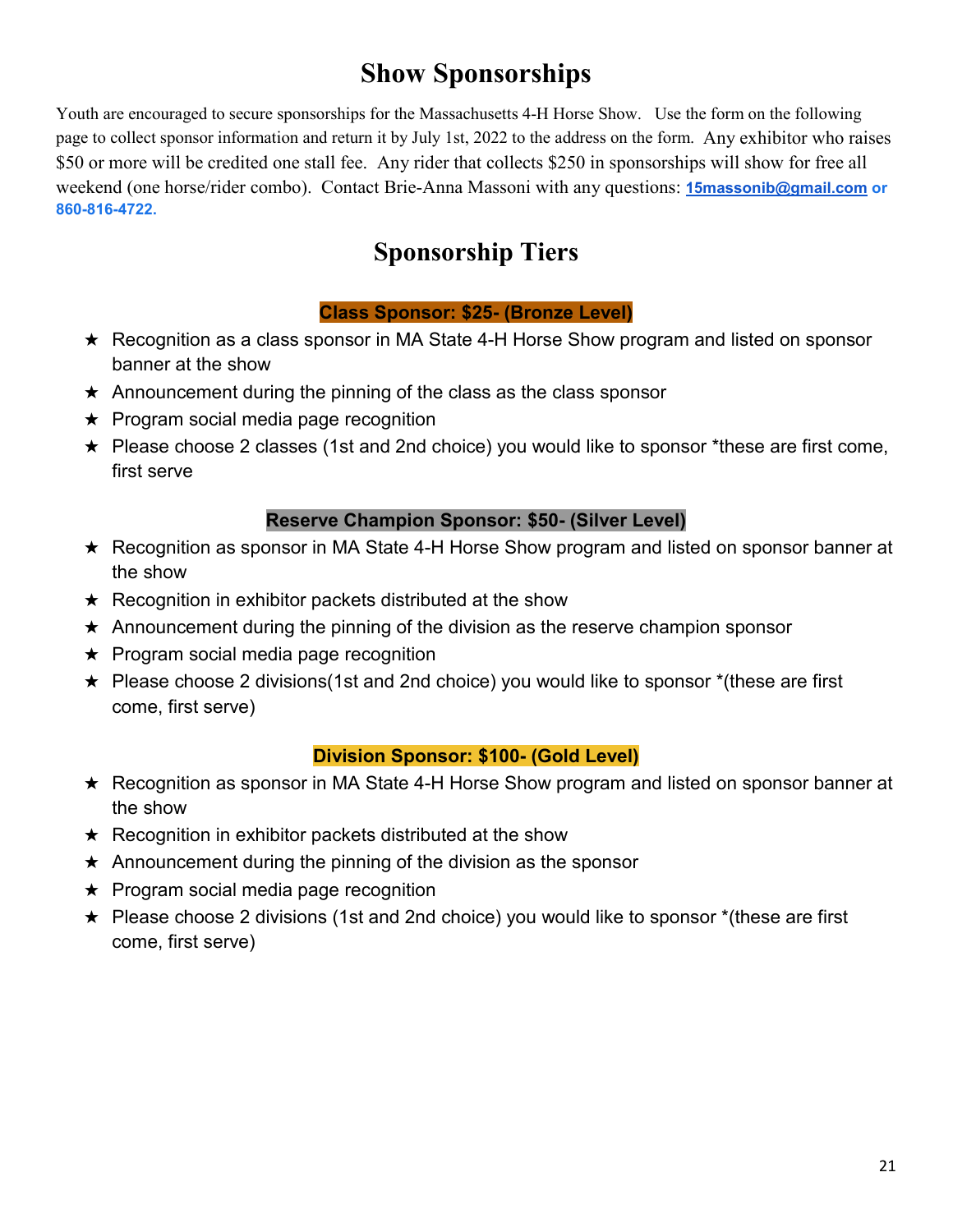### **SHOW SPONSOR INFORMATION:**

Company Name/Individual Sponsor Name: (Please print name to be used in show catalog for sponsorship)

 $\mathcal{L}_\mathcal{L} = \mathcal{L}_\mathcal{L} = \mathcal{L}_\mathcal{L} = \mathcal{L}_\mathcal{L} = \mathcal{L}_\mathcal{L} = \mathcal{L}_\mathcal{L} = \mathcal{L}_\mathcal{L} = \mathcal{L}_\mathcal{L} = \mathcal{L}_\mathcal{L} = \mathcal{L}_\mathcal{L} = \mathcal{L}_\mathcal{L} = \mathcal{L}_\mathcal{L} = \mathcal{L}_\mathcal{L} = \mathcal{L}_\mathcal{L} = \mathcal{L}_\mathcal{L} = \mathcal{L}_\mathcal{L} = \mathcal{L}_\mathcal{L}$ 

| Contact Person:                                                                                                                                                                     |  |
|-------------------------------------------------------------------------------------------------------------------------------------------------------------------------------------|--|
|                                                                                                                                                                                     |  |
| Mailing Address: 1988 and 1989 and 1989 and 1989 and 1989 and 1989 and 1989 and 1989 and 1989 and 1989 and 198                                                                      |  |
| <b>SPONSOR LEVEL SELECTION:</b> Please indicate the type of sponsorship. Circle or check box below.<br>Class (\$25) Reserve (\$50) Division (\$100)<br><b>Product/Item donation</b> |  |
| <b>SHOW SPONSOR INFORMATION:</b><br>Company Name/Individual Sponsor Name: (Please print name to be used in show catalog for sponsorship)                                            |  |
|                                                                                                                                                                                     |  |
|                                                                                                                                                                                     |  |
| Mailing Address: 1988 and 2008 and 2008 and 2008 and 2008 and 2008 and 2008 and 2008 and 2008 and 2008 and 200                                                                      |  |
| <b>SPONSOR LEVEL SELECTION:</b> Please indicate the type of sponsorship. Circle or check box below.<br>Class (\$25) Reserve (\$50) Division (\$100) Product/Item donation           |  |
| 2 <sup>nd</sup> Choice<br>1 <sup>st</sup> Choice                                                                                                                                    |  |

**Make copies of this form for additional Sponsorships.** *Return form and payment for show sponsorships postmarked by July 1st to*

**Brie-Anna Massoni 16 Maple Street Westfield MA 01085 \*\*all checks may be made out to 4-H Horse Program of MA\*\***